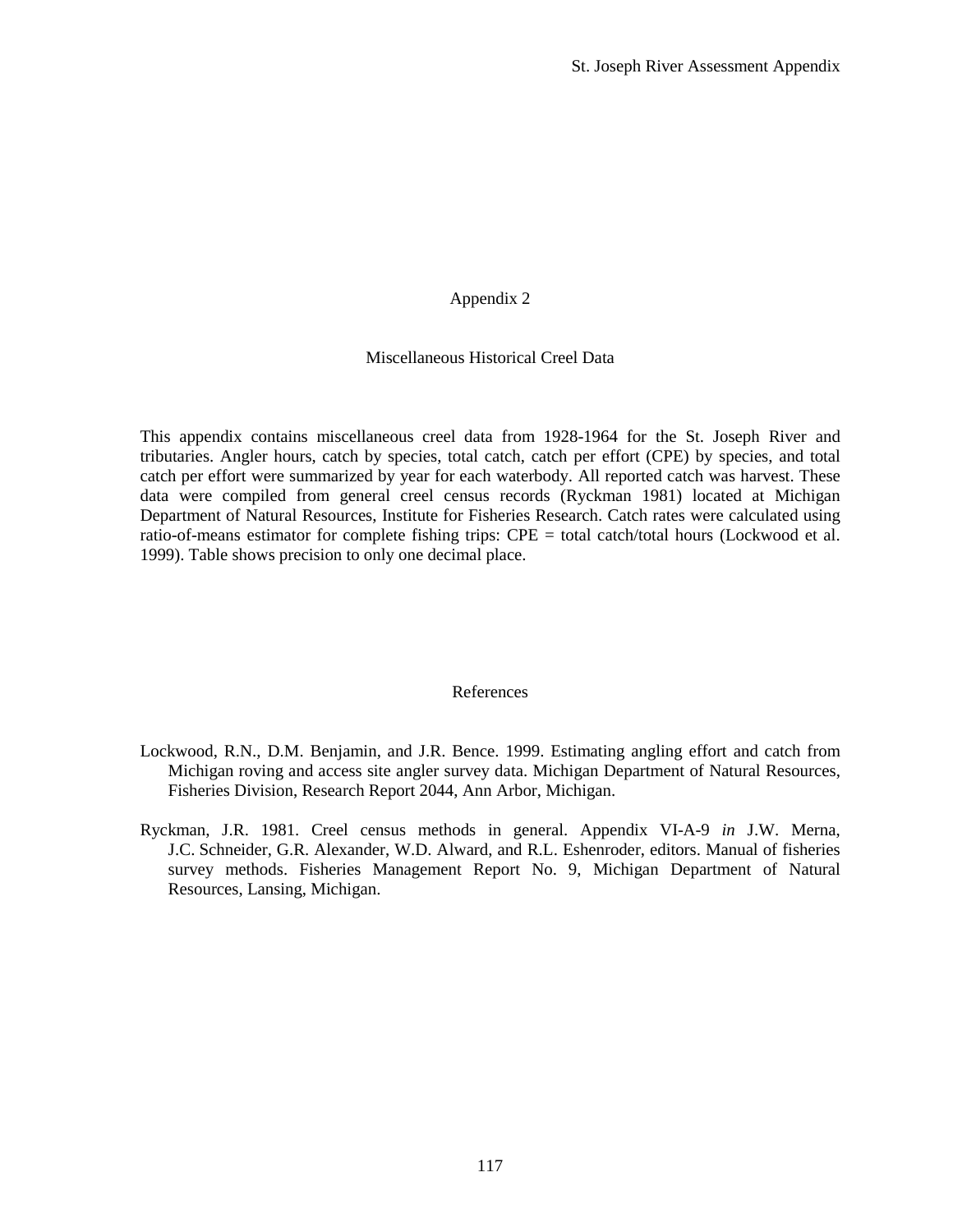St. Joseph River Assessment Appendix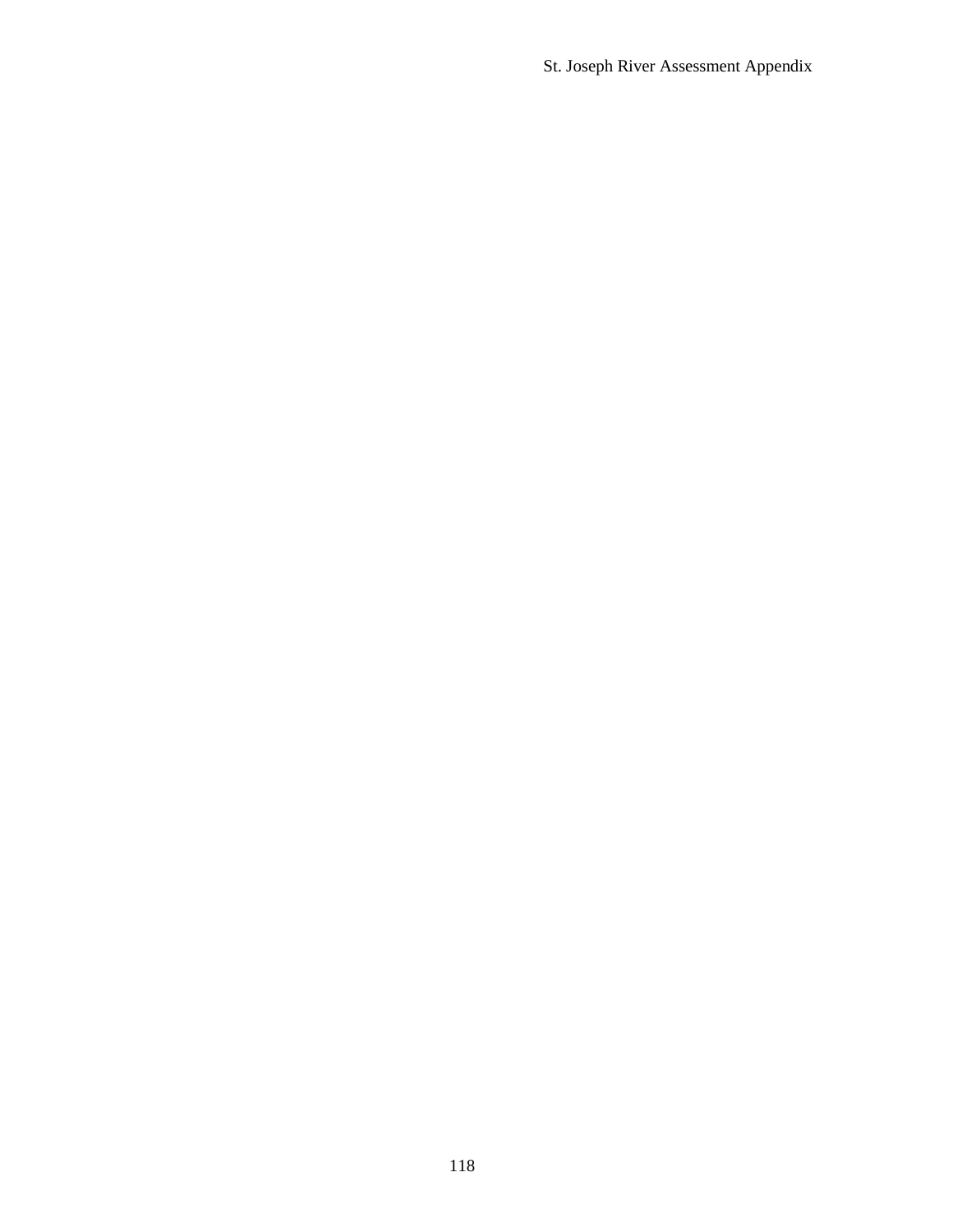|  | Appendix 2. |  |
|--|-------------|--|
|  |             |  |

| $\frac{1}{2}$                        |      |                 |          |                                |       |                    |                    |     |                        |        |                        |               |                 |              |                    |     |             |                |             |                |                      |              |                        |     |              |       |                   |       |                   |       |                         |        |        |                 |     |                       |                   |
|--------------------------------------|------|-----------------|----------|--------------------------------|-------|--------------------|--------------------|-----|------------------------|--------|------------------------|---------------|-----------------|--------------|--------------------|-----|-------------|----------------|-------------|----------------|----------------------|--------------|------------------------|-----|--------------|-------|-------------------|-------|-------------------|-------|-------------------------|--------|--------|-----------------|-----|-----------------------|-------------------|
|                                      |      |                 | #'s Fish | $\rm {CPE}$                    |       | <b>Brook Trout</b> | <b>Brown Trout</b> |     | Rainbow Trout          |        | <b>Smallmouth Bass</b> |               | Largemouth Bass |              | Bluegill           |     | Pumpkinseed |                | Rock Bass   |                | <b>Black Crappie</b> |              | Yellow Perch           |     | Walleye      |       | Northern Pike     |       | Bullhead          |       | $\mathop{\mathrm{Cap}}$ | Sucker |        | Channel Catfish |     | Bowfin                |                   |
| Segment and<br>stream                | Year | Angler hours    | Total    | Total <sup></sup>              | Catch | CPE                | Catch              | CPE | $\operatorname{Catch}$ | CPE    | Catch                  | CPE           | Catch           | CPE          | Catch              | CPE | Catch       | $\mathsf{CPE}$ | Catch       | $\mathsf{CPE}$ | Catch                | CPE          | $\operatorname{Catch}$ | CPE | Catch<br>CPE | Catch | $\mathsf{CPE}$    | Catch | CPE               | Catch | CPE                     | Catch  | CPE    | Catch           | CPE | $\operatorname{Cact}$ | $\mathbf{CPE}$    |
| Headwaters                           |      |                 |          |                                |       |                    |                    |     |                        |        |                        |               |                 |              |                    |     |             |                |             |                |                      |              |                        |     |              |       |                   |       |                   |       |                         |        |        |                 |     |                       |                   |
| <b>Beebe Creek</b>                   | 1953 | 14              |          | $28$ 2.0                       |       |                    |                    |     |                        |        |                        |               |                 |              |                    |     |             |                |             |                |                      |              |                        |     |              |       |                   |       |                   |       |                         |        | 28 2.0 |                 |     |                       |                   |
| St. Joseph River                     | 1937 | $\overline{18}$ |          | $\overline{20}$ 1.1            |       |                    |                    |     |                        |        |                        |               |                 |              |                    |     |             |                |             |                |                      |              |                        |     |              |       |                   |       | $1 \vert 0.1$     |       |                         |        | 191.1  |                 |     |                       |                   |
|                                      | 1939 | 19              |          | $62 \overline{)3.3}$           |       |                    |                    |     |                        |        |                        |               |                 |              |                    |     |             |                |             |                |                      |              | 10 0.5                 |     |              |       |                   |       | $5\,0.3$          |       | 17 0.9                  |        | 30 1.6 |                 |     |                       |                   |
| St. Joseph River<br>St. Joseph River | 1945 | $\overline{18}$ |          | $2\overline{0.1}$              |       |                    |                    |     |                        |        |                        |               |                 |              |                    |     |             |                |             |                |                      |              |                        |     |              |       | 2 0.1             |       |                   |       |                         |        |        |                 |     |                       |                   |
| St. Joseph River                     | 1946 | $6 \vert$       |          | $1\overline{)0.2}$             |       |                    |                    |     |                        |        |                        |               |                 |              |                    |     |             |                |             |                |                      |              |                        |     |              |       | $1\,0.2$          |       |                   |       |                         |        |        |                 |     |                       |                   |
| St. Joseph River                     | 1951 | $\overline{2}$  |          | $8 \overline{)4.0}$            |       |                    |                    |     |                        |        |                        |               |                 |              |                    |     |             | 63.0           |             |                |                      | 2 1.0        |                        |     |              |       |                   |       |                   |       |                         |        |        |                 |     |                       |                   |
| St. Joseph River                     | 1952 | 23              |          | $48$ 2.1                       |       |                    |                    |     |                        |        |                        |               |                 |              |                    |     |             | 4 0.2          | $10\,0.4$   |                |                      |              |                        |     |              |       | $1\vert 0.0$      |       |                   |       |                         |        | 33 1.4 |                 |     |                       |                   |
| St. Joseph River                     | 1953 | 82              |          | $32 \ 0.4$                     |       |                    |                    |     |                        |        |                        |               |                 |              |                    |     |             |                |             |                |                      |              |                        |     |              |       | $4\overline{0.0}$ |       |                   |       |                         |        | 28 0.3 |                 |     |                       |                   |
| St. Joseph River                     | 1954 | 80              |          | 170.2                          |       |                    |                    |     |                        |        |                        |               |                 |              |                    |     |             |                |             |                |                      |              |                        |     |              |       | $1\vert 0.0$      |       |                   |       |                         |        | 16 0.2 |                 |     |                       |                   |
| St. Joseph River                     | 1957 | 45              |          | $11 \ 0.2$                     |       |                    |                    |     |                        | 11 0.2 |                        |               |                 |              |                    |     |             |                |             |                |                      |              |                        |     |              |       |                   |       |                   |       |                         |        |        |                 |     |                       |                   |
|                                      |      |                 |          |                                |       |                    |                    |     |                        |        |                        |               |                 |              |                    |     |             |                |             |                |                      |              |                        |     |              |       |                   |       |                   |       |                         |        |        |                 |     |                       |                   |
| Jpper                                |      |                 |          |                                |       |                    |                    |     |                        |        |                        |               |                 |              |                    |     |             |                |             |                |                      |              |                        |     |              |       |                   |       |                   |       |                         |        |        |                 |     |                       |                   |
| <b>Bear Creek</b>                    | 1946 | 11              |          | $16 \quad 1.5$                 |       |                    |                    |     |                        |        |                        |               |                 |              |                    |     |             |                |             |                |                      |              |                        |     |              |       |                   |       | 161.5             |       |                         |        |        |                 |     |                       |                   |
| <b>Coldwater River</b>               | 1928 | $\overline{2}$  |          | $\overline{0}$ 0.0             |       |                    |                    |     |                        |        |                        |               |                 |              |                    |     |             |                |             |                |                      |              |                        |     |              |       |                   |       |                   |       |                         |        |        |                 |     |                       |                   |
| <b>Coldwater River</b>               | 1930 | $\overline{6}$  |          | $2 \ 0.3$                      |       |                    |                    |     |                        |        |                        |               |                 | 2 0.3        |                    |     |             |                |             |                |                      |              |                        |     |              |       |                   |       |                   |       |                         |        |        |                 |     |                       |                   |
| <b>Coldwater River</b>               | 1932 | 17              |          | 38 2.2                         |       |                    |                    |     |                        |        |                        | $10\,0.6$     | $19$ 1.1        |              | $2 \overline{0.1}$ |     |             |                |             | $7\sqrt{0.4}$  |                      |              |                        |     |              |       |                   |       |                   |       |                         |        |        |                 |     |                       |                   |
| <b>Coldwater River</b>               | 1934 | $\vert$         |          | $21 \mid 4.2$                  |       |                    |                    |     |                        |        |                        |               |                 | 2 0.4        | $7 \ 1.4$          |     |             | 4 0.8          |             | 5 1.0          |                      |              | 3 0.6                  |     |              |       |                   |       |                   |       |                         |        |        |                 |     |                       |                   |
| <b>Coldwater River</b>               | 1937 | $\overline{39}$ |          | $55$ 1.4                       |       |                    |                    |     |                        |        |                        |               | 18 0.5          |              | $23 \ 0.6$         |     |             | 12 0.3         |             |                |                      |              | $\overline{2}$ 0.1     |     |              |       |                   |       |                   |       |                         |        |        |                 |     |                       |                   |
| <b>Coldwater River</b>               | 1938 | $\overline{73}$ |          | $97 \ 1.3$                     |       |                    |                    |     |                        |        |                        | 4 0.1         | 17 0.2          |              | $51 \ 0.7$         |     |             | 3 0.0          | 13 0.2      |                |                      |              | $8\vert 0.1$           |     |              |       |                   |       | $1\overline{0.0}$ |       |                         |        |        |                 |     |                       |                   |
| <b>Coldwater River</b>               | 1944 | $\overline{39}$ |          | $39$ 1.0                       |       |                    |                    |     |                        |        |                        |               |                 |              |                    |     |             |                | 270.7       |                |                      |              |                        |     | $1\vert 0.0$ |       | 6 0.2             |       | 3 0.1             |       |                         |        | 2 0.1  |                 |     |                       |                   |
| Coldwater River                      | 1946 | 64              |          | 39 0.6                         |       |                    |                    |     |                        |        |                        |               |                 | $4\,0.1$     | $25 \ 0.4$         |     |             |                |             | 3 0.0          |                      | $1\vert 0.0$ |                        |     |              |       | $1\vert 0.0$      |       | $5$ 0.1           |       |                         |        |        |                 |     |                       |                   |
| Coldwater River                      | 1949 | 10              |          | $15 \overline{\smash{)}\ 1.5}$ |       |                    |                    |     |                        |        |                        |               |                 |              | $10 \quad 1.0$     |     |             | 2 0.2          |             | 3 0.3          |                      |              |                        |     |              |       |                   |       |                   |       |                         |        |        |                 |     |                       |                   |
| <b>Coldwater River</b>               | 1953 | $\vert$         |          | $0\ 0.0$                       |       |                    |                    |     |                        |        |                        |               |                 |              |                    |     |             |                |             |                |                      |              |                        |     |              |       |                   |       |                   |       |                         |        |        |                 |     |                       |                   |
| <b>Coldwater River</b>               | 1962 | 13              |          | $24 \overline{1.9}$            |       |                    |                    |     |                        |        |                        | $1 \vert 0.1$ |                 |              | $15 \mid 1.2$      |     |             | 8 0.6          |             |                |                      |              |                        |     |              |       |                   |       |                   |       |                         |        |        |                 |     |                       |                   |
| <b>Coldwater River</b>               | 1963 | $\overline{21}$ |          | $21 \ 1.0$                     |       |                    |                    |     |                        |        |                        |               |                 |              | $4 \ 0.2$          |     |             | 3 0.1          | 13 0.6      |                |                      |              | $1\vert 0.0$           |     |              |       |                   |       |                   |       |                         |        |        |                 |     |                       |                   |
| <b>Hog Creek</b>                     | 1944 | 48              |          | 33 0.7                         |       |                    |                    |     |                        |        |                        |               |                 |              |                    |     |             |                |             |                |                      |              |                        |     |              |       | $1\vert 0.0$      |       |                   |       |                         |        | 32 0.7 |                 |     |                       |                   |
| <b>Hog Creek</b>                     | 1946 | $\overline{12}$ |          | $\overline{0}$ 0.0             |       |                    |                    |     |                        |        |                        |               |                 |              |                    |     |             |                |             |                |                      |              |                        |     |              |       |                   |       |                   |       |                         |        |        |                 |     |                       |                   |
| Hog Creek                            | 1953 | 8 <sup>l</sup>  |          | $2 \ 0.3$                      |       |                    |                    |     |                        |        |                        |               |                 |              |                    |     |             |                |             |                |                      |              |                        |     |              |       |                   |       |                   |       |                         |        | 2 0.3  |                 |     |                       |                   |
| Nottawa Creek                        | 1929 | $\overline{3}$  |          | $1 \overline{0.3}$             |       |                    |                    |     |                        |        |                        |               |                 |              |                    |     |             |                |             |                |                      |              |                        |     |              |       | $1 \vert 0.3$     |       |                   |       |                         |        |        |                 |     |                       |                   |
| Nottawa Creek                        | 1936 | $\overline{3}$  |          | $14 \overline{)4.7}$           |       |                    |                    |     |                        |        |                        |               |                 |              |                    |     |             |                | $14 \, 4.7$ |                |                      |              |                        |     |              |       |                   |       |                   |       |                         |        |        |                 |     |                       |                   |
| Nottawa Creek                        | 1943 | $\vert$         |          | $19$ 4.8                       |       |                    |                    |     |                        |        |                        |               |                 |              |                    |     |             |                |             |                |                      |              |                        |     |              |       |                   |       | 19 4.8            |       |                         |        |        |                 |     |                       |                   |
| Nottawa Creek                        | 1945 | $\overline{42}$ |          | $18 \ 0.4$                     |       |                    |                    |     |                        |        | 17 0.4                 |               |                 | $1\vert 0.0$ |                    |     |             |                |             |                |                      |              |                        |     |              |       |                   |       |                   |       |                         |        |        |                 |     |                       |                   |
| Nottawa Creek                        | 1946 | 82              |          | 59 0.7                         |       |                    |                    |     |                        |        |                        |               |                 |              | $4 \ 0.0$          |     |             | 2 0.0          |             |                |                      | $1\vert 0.0$ |                        |     |              |       |                   |       |                   |       | 3 0.0                   |        | 48 0.6 |                 |     |                       | $1\overline{0.0}$ |
| Nottawa Creek                        | 1947 | $\overline{26}$ |          | $24 \overline{0.9}$            |       |                    |                    |     |                        |        |                        |               |                 | 3 0.1        | $11 \ 0.4$         |     |             | 4 0.2          |             | 60.2           |                      |              |                        |     |              |       |                   |       |                   |       |                         |        |        |                 |     |                       |                   |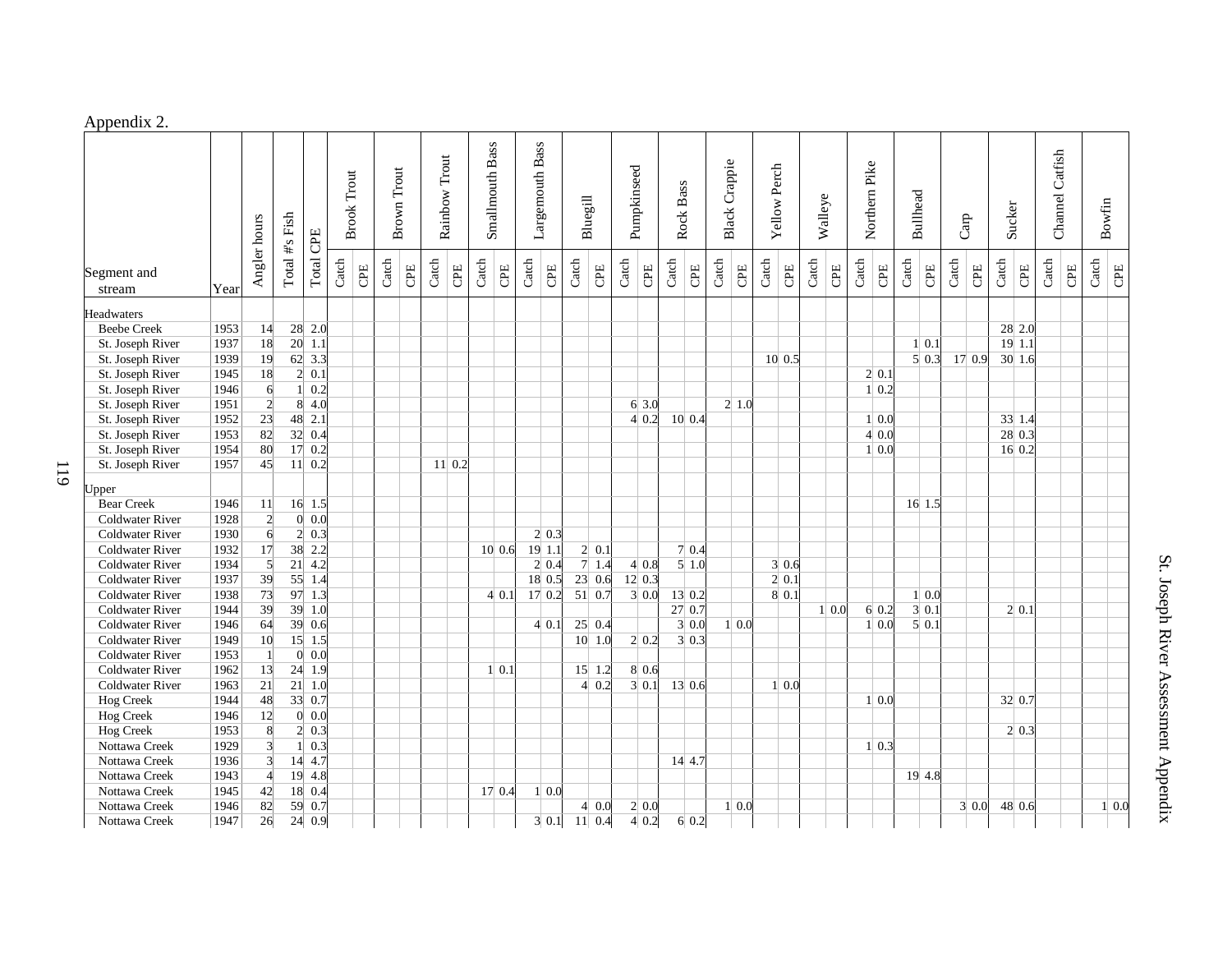|                                      |              |                 |                            |                                | <b>Brook Trout</b> |                   | <b>Brown Trout</b>     |                    | Rainbow Trout |                   | <b>Smallmouth Bass</b> |                   | Largemouth Bass         |       | Bluegill              | Pumpkinseed |              | Rock Bass |                   | <b>Black Crappie</b> |              | Yellow Perch |              | Walleye                |     | Northern Pike                 |                        | Bullhead |       | ${\rm Cap}$  | Sucker      |     | Catfish<br>Channel |     | Bowfin    |                   |
|--------------------------------------|--------------|-----------------|----------------------------|--------------------------------|--------------------|-------------------|------------------------|--------------------|---------------|-------------------|------------------------|-------------------|-------------------------|-------|-----------------------|-------------|--------------|-----------|-------------------|----------------------|--------------|--------------|--------------|------------------------|-----|-------------------------------|------------------------|----------|-------|--------------|-------------|-----|--------------------|-----|-----------|-------------------|
| Segment and<br>stream                | Year         | Angler hours    | Total #'s Fish             | Total CPE                      | Catch              | CPE               | $\operatorname{Catch}$ | CPE                | Catch         | CPE               | Catch                  | CPE               | Catch<br>$\mathsf{CPE}$ | Catch | CPE                   | Catch       | CPE          | Catch     | CPE               | Catch                | CPE          | Catch        | CPE          | $\operatorname{Catch}$ | CPE | $\operatorname{Catch}$<br>CPE | $\operatorname{Catch}$ | CPE      | Catch | CPE          | Catch       | CPE | Catch              | CPE | Catch     | CPE               |
| Jpper (continued)                    |              |                 |                            |                                |                    |                   |                        |                    |               |                   |                        |                   |                         |       |                       |             |              |           |                   |                      |              |              |              |                        |     |                               |                        |          |       |              |             |     |                    |     |           |                   |
| Nottawa Creek                        | 1950         | $\vert 8 \vert$ |                            | $13 \mid 1.6$                  |                    |                   |                        |                    |               |                   |                        |                   |                         |       |                       |             |              |           |                   |                      |              |              | 11 1.4       |                        |     | 2 0.3                         |                        |          |       |              |             |     |                    |     |           |                   |
| Nottawa Creek                        | 1951         | 14              | $\overline{3}$             | $\overline{0.2}$               |                    |                   |                        | 3 0.2              |               |                   |                        |                   |                         |       |                       |             |              |           |                   |                      |              |              |              |                        |     |                               |                        |          |       |              |             |     |                    |     |           |                   |
| Nottawa Creek                        | 1953         | $\overline{34}$ |                            | $14 \ 0.4$                     |                    | $1\overline{0.0}$ |                        | $\overline{2}$ 0.1 |               | $11 \, 0.3$       |                        |                   |                         |       |                       |             |              |           |                   |                      |              |              |              |                        |     |                               |                        |          |       |              |             |     |                    |     |           |                   |
| Nottawa Creek                        | 1954         | 46              |                            | 90.2                           |                    |                   |                        | $2\overline{0.0}$  |               | $1\vert 0.0$      |                        |                   |                         |       |                       |             |              |           |                   |                      | 4 0.1        |              |              |                        |     |                               |                        |          |       |              | $2\,0.0$    |     |                    |     |           |                   |
| Nottawa Creek                        | 1956         | 24              |                            | $30 \overline{)1.3}$           |                    |                   |                        |                    |               |                   |                        |                   | 2 0.1                   |       | $14 \ 0.6$            |             | 6 0.3        |           | $7\,0.3$          |                      | $1\vert 0.0$ |              |              |                        |     |                               |                        |          |       |              |             |     |                    |     |           |                   |
| Pine Creek                           | 1945         | $\overline{12}$ |                            | $11 \ 0.9$                     |                    |                   |                        |                    |               |                   |                        |                   |                         |       |                       |             |              |           |                   |                      |              |              |              |                        |     |                               |                        |          |       |              | 11 0.9      |     |                    |     |           |                   |
| St. Joseph River                     | 1930         | $\overline{17}$ |                            | $94 \overline{)5.5}$           |                    |                   |                        |                    |               |                   |                        |                   |                         |       |                       |             |              |           |                   |                      |              |              |              |                        |     |                               |                        |          |       | $8\,0.5$     | $71 \, 4.2$ |     |                    |     | 150.9     |                   |
| St. Joseph River                     | 1931         | $\vert 8 \vert$ |                            | $17 \ 2.1$                     |                    |                   |                        |                    |               |                   |                        | $1\vert 0.1$      |                         |       | $5\vert 0.6$          |             | 7 0.9        |           | 4 0.5             |                      |              |              |              |                        |     |                               |                        |          |       |              |             |     |                    |     |           |                   |
| St. Joseph River                     | 1932         | $\overline{2}$  |                            | $\overline{2}$ 1.0             |                    |                   |                        |                    |               |                   |                        |                   | 2 1.0                   |       |                       |             |              |           |                   |                      |              |              |              |                        |     |                               |                        |          |       |              |             |     |                    |     |           |                   |
| St. Joseph River                     | 1933         | 109             |                            | 283 2.6                        |                    |                   |                        |                    |               |                   |                        | 24 0.2            |                         |       | $1 \ 0.0 \ 201 \ 1.8$ |             | 6 0.1        |           | 25 0.2            |                      | 14 0.1       |              | 2 0.0        |                        |     |                               |                        | 10 0.1   |       |              |             |     |                    |     |           |                   |
| St. Joseph River                     | 1934         | 43              | 212                        | 4.9                            |                    |                   |                        |                    |               |                   |                        | $8\ 0.2$          |                         |       | $196$ 4.6             |             |              |           | $8 \ 0.2$         |                      |              |              |              |                        |     |                               |                        |          |       |              |             |     |                    |     |           |                   |
| St. Joseph River                     | 1937         | 198             | $1233$ 6.2                 |                                |                    |                   |                        |                    |               |                   |                        | $1\overline{0.0}$ | $11$ 0.1 1092 5.5       |       |                       | 17 0.1      |              |           | 30 0.2            |                      | $10\,0.1$    |              | $1\vert 0.0$ |                        |     | $1\vert 0.0$                  |                        |          |       |              | 69 0.3      |     |                    |     |           | $1\overline{0.0}$ |
| St. Joseph River                     | 1938         | 31              |                            | 13 0.4                         |                    |                   |                        |                    |               |                   |                        | 3 0.1             | 60.2                    |       |                       |             | $1\,0.0$     |           |                   |                      |              |              |              |                        |     | 3 0.1                         |                        |          |       |              |             |     |                    |     |           |                   |
| St. Joseph River                     | 1943         | $\overline{77}$ |                            | $144$ 1.9                      |                    |                   |                        |                    |               |                   |                        |                   |                         |       | $1 \ 0.0 \ 137 \ 1.8$ |             |              |           | $6\,0.1$          |                      |              |              |              |                        |     |                               |                        |          |       |              |             |     |                    |     |           |                   |
| St. Joseph River                     | 1944         | $\overline{3}$  | $\overline{3}$             | 1.0                            |                    |                   |                        |                    |               |                   |                        |                   |                         |       |                       |             |              |           |                   |                      |              |              |              |                        |     |                               |                        |          |       |              | 3 1.0       |     |                    |     |           |                   |
| St. Joseph River                     | 1945         | 46              |                            | 46 1.0                         |                    |                   |                        |                    |               |                   |                        |                   |                         |       | $41 \vert 0.9$        |             |              |           | $2\vert 0.0$      |                      |              |              |              |                        |     | $1\vert 0.0$                  |                        |          |       |              | 20.0        |     |                    |     |           |                   |
| St. Joseph River                     | 1946         | 46              |                            | 17 0.4                         |                    |                   |                        |                    |               |                   |                        |                   |                         |       | $5\vert 0.1$          |             |              |           | 7 0.2             |                      |              |              |              |                        |     | $1\vert 0.0$                  |                        | $4\,0.1$ |       |              |             |     |                    |     |           |                   |
| St. Joseph River                     | 1949         | 40              |                            | $40$ 1.0                       |                    |                   |                        |                    |               |                   |                        |                   |                         |       | 18 0.5                |             | $5\vert 0.1$ |           | $1\overline{0.0}$ |                      | 13 0.3       |              |              |                        |     | 3 0.1                         |                        |          |       |              |             |     |                    |     |           |                   |
| St. Joseph River                     | 1952         | $\overline{3}$  | $\overline{4}$<br>$\Omega$ | 1.3                            |                    |                   |                        |                    |               |                   |                        |                   |                         |       |                       |             |              |           | 41.3              |                      |              |              |              |                        |     |                               |                        |          |       |              |             |     |                    |     |           |                   |
| St. Joseph River<br>St. Joseph River | 1953<br>1954 | $\overline{30}$ |                            | 0.0<br>$64$ 2.1                |                    |                   |                        |                    |               |                   |                        |                   |                         |       | 39 1.3                | 13 0.4      |              |           |                   |                      | $7\,0.2$     |              |              |                        |     |                               |                        |          |       | $5\vert 0.2$ |             |     |                    |     |           |                   |
| St. Joseph River                     | 1962         | 16              |                            | $18$ 1.1                       |                    |                   |                        |                    |               |                   |                        | $1\vert 0.1$      |                         |       | $6 \ 0.4$             | 10 0.6      |              |           | $1\vert 0.1$      |                      |              |              |              |                        |     |                               |                        |          |       |              |             |     |                    |     |           |                   |
| St. Joseph River                     | 1964         | $\overline{38}$ |                            | 22 0.6                         |                    |                   |                        |                    |               |                   |                        | 2 0.1             |                         |       | 20 0.5                |             |              |           |                   |                      |              |              |              |                        |     |                               |                        |          |       |              |             |     |                    |     |           |                   |
| <b>Swan Creek</b>                    | 1930         | 18              |                            | $82 \ 4.6$                     |                    |                   |                        |                    |               |                   |                        |                   |                         |       |                       |             |              |           |                   |                      |              |              |              |                        |     |                               |                        |          |       | 46 2.6       |             |     |                    |     | 36 2.0    |                   |
| Swan Creek                           | 1944         | $\overline{13}$ |                            | $33 \overline{\smash{)}\ 2.5}$ |                    |                   |                        |                    |               |                   |                        |                   |                         |       |                       |             |              |           |                   |                      |              |              |              |                        |     |                               |                        |          |       |              | 3 0.2       |     |                    |     | $30\,2.3$ |                   |
| Swan Creek                           | 1954         | $\overline{23}$ |                            | 90.4                           |                    |                   |                        |                    |               |                   |                        |                   |                         |       |                       |             |              |           |                   |                      |              |              |              |                        |     |                               |                        |          |       |              | 90.4        |     |                    |     |           |                   |
|                                      |              |                 |                            |                                |                    |                   |                        |                    |               |                   |                        |                   |                         |       |                       |             |              |           |                   |                      |              |              |              |                        |     |                               |                        |          |       |              |             |     |                    |     |           |                   |
| Aiddle                               |              |                 |                            |                                |                    |                   |                        |                    |               |                   |                        |                   |                         |       |                       |             |              |           |                   |                      |              |              |              |                        |     |                               |                        |          |       |              |             |     |                    |     |           |                   |
| Christiana                           | 1954         | 12              |                            | $7\vert 0.6$                   |                    |                   |                        |                    |               | $7\,0.6$          |                        |                   |                         |       |                       |             |              |           |                   |                      |              |              |              |                        |     |                               |                        |          |       |              |             |     |                    |     |           |                   |
| Curtis Creek                         | 1933         | 10              |                            | $21 \ 2.1$                     |                    | $12$ 1.2          |                        | $1\vert 0.1$       |               | $8\overline{0.8}$ |                        |                   |                         |       |                       |             |              |           |                   |                      |              |              |              |                        |     |                               |                        |          |       |              |             |     |                    |     |           |                   |
| <b>Curtis Creek</b>                  | 1944         | $\overline{11}$ | $\overline{4}$             | 0.4                            |                    | 40.4              |                        |                    |               |                   |                        |                   |                         |       |                       |             |              |           |                   |                      |              |              |              |                        |     |                               |                        |          |       |              |             |     |                    |     |           |                   |
| <b>Curtis Creek</b>                  | 1945         | 17              |                            | $21 \ 1.2$                     |                    | $21 \, 1.2$       |                        |                    |               |                   |                        |                   |                         |       |                       |             |              |           |                   |                      |              |              |              |                        |     |                               |                        |          |       |              |             |     |                    |     |           |                   |
| <b>Curtis Creek</b>                  | 1946         | 24              |                            | 13 0.5                         |                    | 13 0.5            |                        |                    |               |                   |                        |                   |                         |       |                       |             |              |           |                   |                      |              |              |              |                        |     |                               |                        |          |       |              |             |     |                    |     |           |                   |
| Curtis Creek                         | 1950         | $\overline{10}$ |                            | $17$ 1.7                       |                    | $17$ 1.7          |                        |                    |               |                   |                        |                   |                         |       |                       |             |              |           |                   |                      |              |              |              |                        |     |                               |                        |          |       |              |             |     |                    |     |           |                   |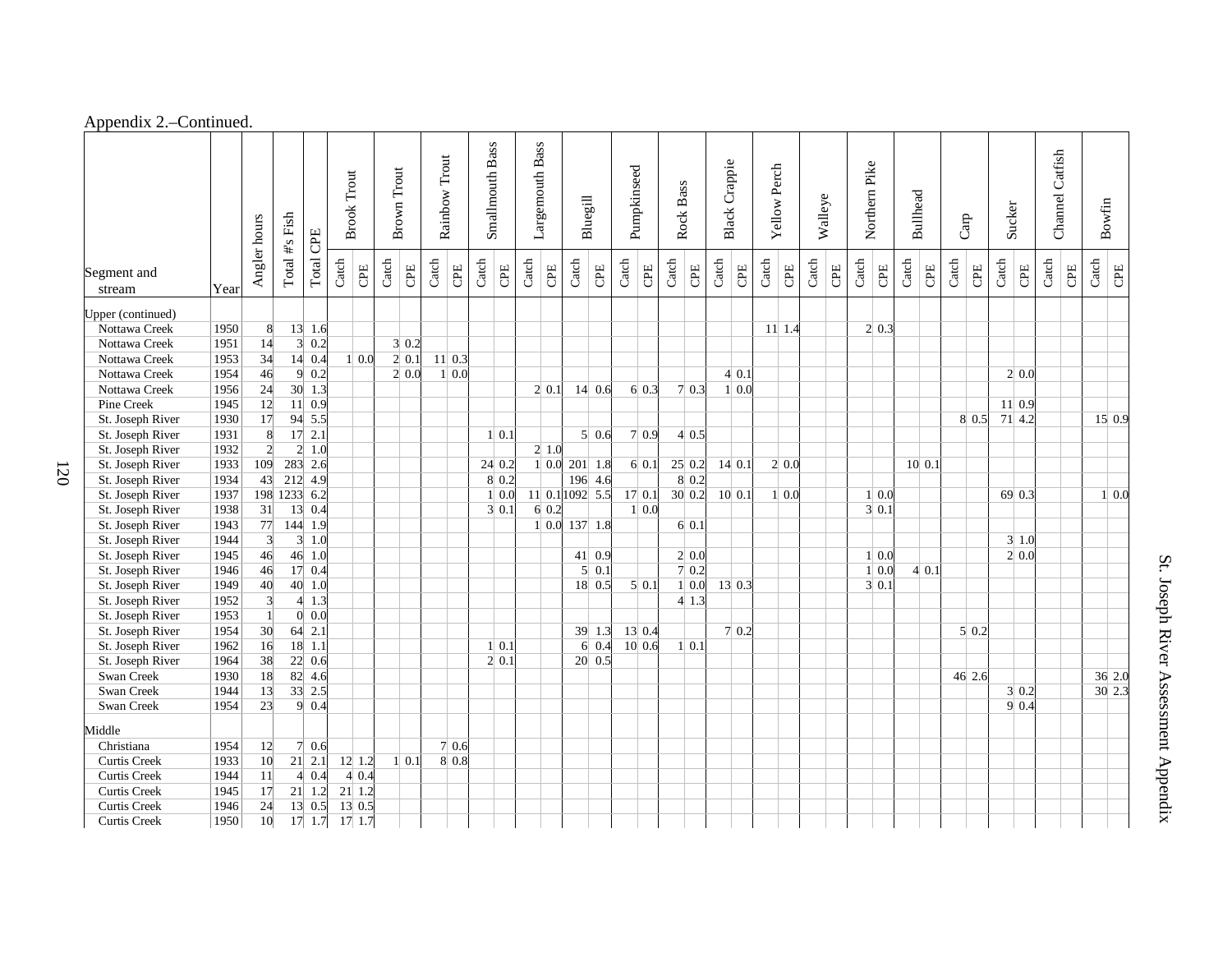|                          |      |                 |                         | CPE                          | <b>Brook Trout</b> |              | <b>Brown Trout</b> |                   | Rainbow Trout          |     | <b>Smallmouth Bass</b> | Largemouth Bass |                     | Bluegill               |              | Pumpkinseed |              | Rock Bass |                   | <b>Black Crappie</b> |           | Yellow Perch           |     | Walleye      |       | Northern Pike |       | Bullhead                  | Carp                   |                     |       | Sucker            | Catfish<br>Channel |     | Bowfin                 |                |
|--------------------------|------|-----------------|-------------------------|------------------------------|--------------------|--------------|--------------------|-------------------|------------------------|-----|------------------------|-----------------|---------------------|------------------------|--------------|-------------|--------------|-----------|-------------------|----------------------|-----------|------------------------|-----|--------------|-------|---------------|-------|---------------------------|------------------------|---------------------|-------|-------------------|--------------------|-----|------------------------|----------------|
| Segment and<br>stream    | Year | Angler hours    | Total #'s Fish          | Total                        | Catch              | CPE          | Catch              | CPE               | $\operatorname{Catch}$ | CPE | Catch<br>CPE           | Catch           | CPE                 | $\operatorname{Catch}$ | CPE          | Catch       | CPE          | Catch     | CPE               | Catch                | CPE       | $\operatorname{Catch}$ | CPE | Catch<br>CPE | Catch | CPE           | Catch | CPE                       | $\operatorname{Catch}$ | CPE                 | Catch | $\mathsf{CPE}$    | Catch              | CPE | $\operatorname{Catch}$ | $\mathsf{CPE}$ |
|                          |      |                 |                         |                              |                    |              |                    |                   |                        |     |                        |                 |                     |                        |              |             |              |           |                   |                      |           |                        |     |              |       |               |       |                           |                        |                     |       |                   |                    |     |                        |                |
| Middle (continued)       |      |                 |                         |                              |                    |              |                    |                   |                        |     |                        |                 |                     |                        |              |             |              |           |                   |                      |           |                        |     |              |       |               |       |                           |                        |                     |       |                   |                    |     |                        |                |
| <b>Curtis Creek</b>      | 1953 | 14              |                         | $8 \ 0.6$                    |                    | $8\,0.6$     |                    |                   |                        |     |                        |                 |                     |                        |              |             |              |           |                   |                      |           |                        |     |              |       |               |       |                           |                        |                     |       |                   |                    |     |                        |                |
| <b>Curtis Creek</b>      | 1963 | $\mathbf{5}$    | $\overline{2}$          | 0.4                          |                    | 2 0.4        |                    |                   |                        |     |                        |                 |                     |                        |              |             |              |           |                   |                      |           |                        |     |              |       |               |       |                           |                        |                     |       |                   |                    |     |                        |                |
| Fawn River               | 1934 |                 | $\overline{2}$          | 0.5                          |                    |              |                    |                   |                        |     |                        |                 |                     |                        |              |             |              |           |                   |                      |           |                        |     |              |       | 2 0.5         |       |                           |                        |                     |       |                   |                    |     |                        |                |
| Fawn River               | 1943 | $6 \vert$       | 27                      | 4.5                          |                    |              |                    |                   |                        |     |                        |                 |                     |                        | $3 \ 0.5$    |             |              |           |                   |                      |           | $18 \vert 3.0$         |     |              |       |               |       |                           |                        | $6 \overline{)1.0}$ |       |                   |                    |     |                        |                |
| Fawn River               | 1944 | 3 <sup>1</sup>  | 7                       | 2.3                          |                    |              |                    |                   |                        |     |                        |                 |                     |                        |              |             |              |           | $1 \ 0.3$         |                      |           | $6\overline{)2.0}$     |     |              |       |               |       |                           |                        |                     |       |                   |                    |     |                        |                |
| Fawn River               | 1945 | 5 <sup>1</sup>  | $\overline{\mathbf{3}}$ | 0.6                          |                    |              |                    |                   |                        |     |                        |                 | $1 \ 0.2$           |                        |              |             |              |           |                   |                      | 2 0.4     |                        |     |              |       |               |       |                           |                        |                     |       |                   |                    |     |                        |                |
| Fawn River               | 1947 |                 | Δ                       | 0.6                          |                    |              |                    |                   |                        |     |                        |                 | $3 \ 0.4$           |                        |              |             |              |           |                   |                      |           |                        |     |              |       | $1\vert 0.1$  |       |                           |                        |                     |       |                   |                    |     |                        |                |
| Fawn River               | 1958 | 8 <sup>1</sup>  |                         | $27 \overline{)3.4}$         |                    |              |                    |                   |                        |     |                        |                 |                     |                        | 14 1.8       |             | 3 0.4        |           |                   |                      | $10$ 1.3  |                        |     |              |       |               |       |                           |                        |                     |       |                   |                    |     |                        |                |
| Fawn River               | 1962 | 10              |                         | $17 \overline{1.7}$          |                    |              |                    |                   |                        |     |                        |                 |                     |                        |              |             |              |           | 10 1.0            |                      |           | 2 0.2                  |     |              |       |               |       |                           |                        | 3 0.3               |       | 2 0.2             |                    |     |                        |                |
| <b>Flowerfield Creek</b> | 1933 | $\overline{2}$  | $\overline{4}$          | 2.0                          |                    | $3 \mid 1.5$ |                    | $1 \vert 0.5$     |                        |     |                        |                 |                     |                        |              |             |              |           |                   |                      |           |                        |     |              |       |               |       |                           |                        |                     |       |                   |                    |     |                        |                |
| <b>Flowerfield Creek</b> | 1934 | 29              |                         | $61 \ 2.1$                   |                    | $60\,2.1$    |                    | $1\vert 0.0$      |                        |     |                        |                 |                     |                        |              |             |              |           |                   |                      |           |                        |     |              |       |               |       |                           |                        |                     |       |                   |                    |     |                        |                |
| <b>Flowerfield Creek</b> | 1950 | $\overline{3}$  |                         | $8 \ 2.7$                    |                    |              |                    | 2 0.7             | 62.0                   |     |                        |                 |                     |                        |              |             |              |           |                   |                      |           |                        |     |              |       |               |       |                           |                        |                     |       |                   |                    |     |                        |                |
| <b>Flowerfield Creek</b> | 1953 | $\overline{27}$ |                         | $30 \quad 1.1$               |                    |              |                    | 9 0.3             | $21 \ 0.8$             |     |                        |                 |                     |                        |              |             |              |           |                   |                      |           |                        |     |              |       |               |       |                           |                        |                     |       |                   |                    |     |                        |                |
| Flowerfield Creek        | 1954 | 60              |                         | $71$ 1.2                     |                    |              |                    | 17 0.3            | 540.9                  |     |                        |                 |                     |                        |              |             |              |           |                   |                      |           |                        |     |              |       |               |       |                           |                        |                     |       |                   |                    |     |                        |                |
| <b>Flowerfield Creek</b> | 1963 | 50              |                         | $63$ 1.3                     |                    |              |                    | 26 0.5            | 370.7                  |     |                        |                 |                     |                        |              |             |              |           |                   |                      |           |                        |     |              |       |               |       |                           |                        |                     |       |                   |                    |     |                        |                |
| <b>Flowerfield Creek</b> | 1964 | $\overline{38}$ |                         | 3 0.1                        |                    |              |                    | $1\overline{0.0}$ | 2 0.1                  |     |                        |                 |                     |                        |              |             |              |           |                   |                      |           |                        |     |              |       |               |       |                           |                        |                     |       |                   |                    |     |                        |                |
| Kegon Creek              | 1930 | $\overline{39}$ |                         | 360.9                        |                    | 31 0.8       |                    | 50.1              |                        |     |                        |                 |                     |                        |              |             |              |           |                   |                      |           |                        |     |              |       |               |       |                           |                        |                     |       |                   |                    |     |                        |                |
| Kegon Creek              | 2028 | $\overline{25}$ |                         | 29 1.2                       |                    | 29 1.2       |                    |                   |                        |     |                        |                 |                     |                        |              |             |              |           |                   |                      |           |                        |     |              |       |               |       |                           |                        |                     |       |                   |                    |     |                        |                |
| Mill Creek               | 1934 | 13              |                         | $17 \ 1.3$                   |                    | 15 1.2       |                    |                   | 2 0.2                  |     |                        |                 |                     |                        |              |             |              |           |                   |                      |           |                        |     |              |       |               |       |                           |                        |                     |       |                   |                    |     |                        |                |
| Pigeon River             | 1930 | $\overline{5}$  | $\overline{2}$          | 0.4                          |                    |              |                    |                   |                        |     |                        |                 |                     |                        |              |             |              |           |                   |                      |           |                        |     |              |       | 2 0.4         |       |                           |                        |                     |       |                   |                    |     |                        |                |
| Pigeon River             | 1945 | $\vert$         |                         | $4\,0.8$                     |                    |              |                    |                   |                        |     |                        |                 |                     |                        |              |             |              |           |                   |                      |           |                        |     |              |       | $4\,0.8$      |       |                           |                        |                     |       |                   |                    |     |                        |                |
| Pigeon River             | 1947 | 28              |                         | $36 \; 1.3$                  |                    |              |                    |                   |                        |     | 13 0.5                 |                 |                     |                        | $7\,0.3$     |             | $5\vert 0.2$ |           | $1\overline{0.0}$ |                      |           |                        |     |              |       |               |       | 90.3                      |                        |                     |       | $1\overline{0.0}$ |                    |     |                        |                |
| Portage River            | 1929 | $\overline{8}$  |                         | $9 \; 1.1$                   |                    |              |                    |                   |                        |     |                        |                 |                     |                        | $3 \ 0.4$    |             | $1\vert 0.1$ |           |                   |                      |           |                        |     |              |       | 3 0.4         |       |                           |                        |                     |       | 2 0.3             |                    |     |                        |                |
| Portage River            | 1930 |                 |                         | 1.0                          |                    |              |                    |                   |                        |     |                        |                 |                     |                        |              |             |              |           |                   |                      |           |                        |     | $1 \, 1.0$   |       |               |       |                           |                        |                     |       |                   |                    |     |                        |                |
| Portage River            | 1933 | 1               | 14                      | 14                           |                    |              |                    |                   |                        |     |                        |                 | $2\overline{2.0}$   |                        | 10 10 .0     |             |              |           |                   |                      |           |                        |     |              |       |               |       |                           |                        |                     |       | $2 \ 2.0$         |                    |     |                        |                |
| Portage River            | 1934 | $2\vert$        | 25                      | $\overline{13}$              |                    |              |                    |                   |                        |     |                        |                 |                     |                        | 25 12.5      |             |              |           |                   |                      |           |                        |     |              |       |               |       |                           |                        |                     |       |                   |                    |     |                        |                |
| Portage River            | 1940 | $6 \vert$       | 5 <sup>1</sup>          | 0.8                          |                    |              |                    |                   |                        |     |                        |                 |                     |                        | $5\vert 0.8$ |             |              |           |                   |                      |           |                        |     |              |       |               |       |                           |                        |                     |       |                   |                    |     |                        |                |
| Portage River            | 1941 | $\overline{4}$  |                         | 0.3                          |                    |              |                    |                   |                        |     |                        |                 |                     |                        |              |             |              |           |                   |                      |           |                        |     |              |       | $1 \vert 0.3$ |       |                           |                        |                     |       |                   |                    |     |                        |                |
| Portage River            | 1943 | 67              |                         | $46$ 0.7                     |                    |              |                    |                   |                        |     | 12 0.2                 |                 | $4\,0.1$            |                        | $1\vert 0.0$ |             | $1\vert 0.0$ |           | $19 \ 0.3$        |                      |           | $5\vert 0.1$           |     |              |       | $2\vert 0.0$  |       | $2\overline{0.0}$         |                        |                     |       |                   |                    |     |                        |                |
| Portage River            | 1944 | $\overline{6}$  | 7                       | 1.2                          |                    |              |                    |                   |                        |     | 4 0.7                  |                 |                     |                        |              |             |              |           | 3 0.5             |                      |           |                        |     |              |       |               |       |                           |                        |                     |       |                   |                    |     |                        |                |
| Portage River            | 1945 | $\overline{4}$  |                         | $\overline{0}$ 0.0           |                    |              |                    |                   |                        |     |                        |                 |                     |                        |              |             |              |           |                   |                      |           |                        |     |              |       |               |       |                           |                        |                     |       |                   |                    |     |                        |                |
| Portage River            | 1946 |                 | 6                       | 6.0                          |                    |              |                    |                   |                        |     |                        |                 |                     |                        |              |             |              |           | $1 \vert 1.0$     |                      | $2 \ 2.0$ |                        |     |              |       |               |       | $3 \overline{\smash)3.0}$ |                        |                     |       |                   |                    |     |                        |                |
| Portage River            | 1947 | 3               |                         | 0.3                          |                    |              |                    |                   |                        |     | $1 \vert 0.3$          |                 |                     |                        |              |             |              |           |                   |                      |           |                        |     |              |       |               |       |                           |                        |                     |       |                   |                    |     |                        |                |
| Portage River            | 1949 | 71              |                         | $21 \overline{\smash{)}3.0}$ |                    |              |                    |                   |                        |     |                        |                 | $1 \vert 0.1 \vert$ |                        | $8 \ 1.1$    |             | 5 0.7        |           | $7\vert 1.0$      |                      |           |                        |     |              |       |               |       |                           |                        |                     |       |                   |                    |     |                        |                |
|                          |      |                 |                         |                              |                    |              |                    |                   |                        |     |                        |                 |                     |                        |              |             |              |           |                   |                      |           |                        |     |              |       |               |       |                           |                        |                     |       |                   |                    |     |                        |                |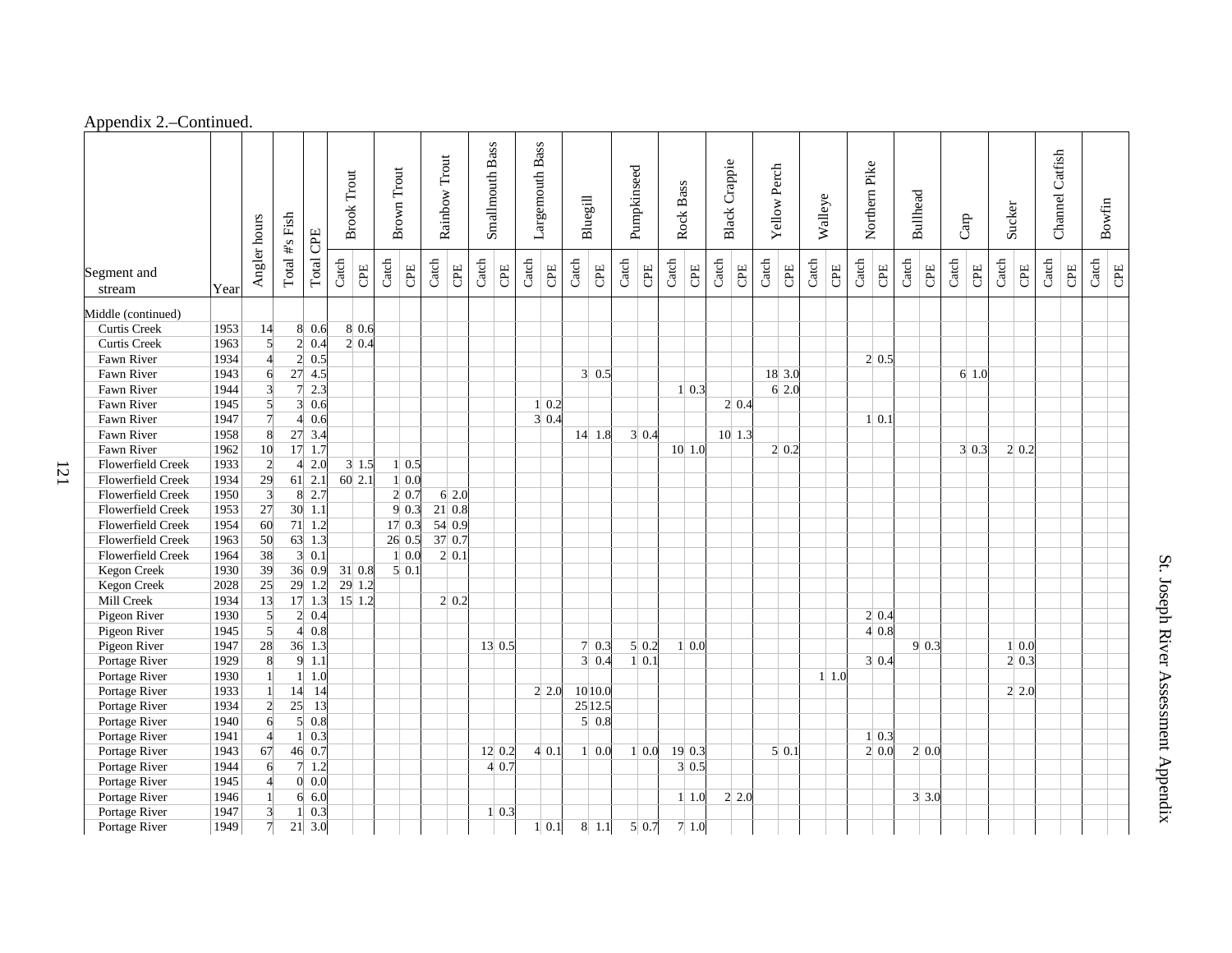| <b>Smallmouth Bass</b><br>Largemouth Bass<br>Channel Catfish<br>Rainbow Trout<br><b>Black Crappie</b><br>Northern Pike<br>Yellow Perch<br>Pumpkinseed<br><b>Brown Trout</b><br><b>Brook Trout</b><br>Rock Bass<br>Bullhead<br>Walleye<br>Bluegill<br>Sucker<br>Total #'s Fish<br>$\mbox{Cap}$<br>Angler hours<br>CPE | Bowfin                |
|----------------------------------------------------------------------------------------------------------------------------------------------------------------------------------------------------------------------------------------------------------------------------------------------------------------------|-----------------------|
| <b>Total</b><br>Catch<br>$\operatorname{Catch}$<br>Catch<br>$\operatorname{Catch}$<br>$\operatorname{Cact}$<br>Catch<br>Catch<br>$\operatorname{Catch}$<br>$\operatorname{Catch}$<br>Catch<br>Catch<br>Catch<br>$\operatorname{Catch}$<br>$\operatorname{Catch}$<br>Catch<br>Catch<br>Segment and                    | $\operatorname{Cact}$ |
| CPE<br>CPE<br>CPE<br>CPE<br>CPE<br>CPE<br>$\mathsf{CPE}$<br>CPE<br>CPE<br>CPE<br>CPE<br>CPE<br>CPE<br>CPE<br>CPE<br>CPE<br>Year<br>stream                                                                                                                                                                            | $\rm{CPE}$            |
|                                                                                                                                                                                                                                                                                                                      |                       |
| Middle (continued)<br>$21 \ 2.1$<br>1959<br>10 <sup>l</sup><br>7 0.7<br>3 0.3<br>11 1.1<br>Portage River                                                                                                                                                                                                             |                       |
| $2 \ 0.3$<br>1961<br>$6 \vert$<br>2 0.3<br>Portage River                                                                                                                                                                                                                                                             |                       |
| $\overline{5}$<br>Prairie River<br>1928<br>$1\vert 0.2$<br>$1\vert$<br>0.2                                                                                                                                                                                                                                           |                       |
| 23 <br>$24 \overline{1.0}$<br>Prairie River<br>1929<br>$2 \ 0.1$<br>3 0.1<br>$1\vert 0.0$<br>90.4<br>2 0.1<br>$1\vert 0.0$<br>6 0.3                                                                                                                                                                                  |                       |
| $\overline{2}$<br>Prairie River<br>1932<br>$11 \, 5.5$<br>$11 \, 5.5$                                                                                                                                                                                                                                                |                       |
| $12$ 1.0<br>Prairie River<br>12<br>$2\ 0.2$<br>40.3<br>1943<br>60.5                                                                                                                                                                                                                                                  |                       |
| $7 \mid 1.2$<br>61.0<br>Prairie River<br>1944<br>$6 \vert$<br>$1 \vert 0.2$                                                                                                                                                                                                                                          |                       |
| $\overline{34}$<br>23 0.7<br>$10\,0.3$<br>Prairie River<br>1945<br>$61$ 1.8<br>28 0.8                                                                                                                                                                                                                                |                       |
| $\overline{55}$<br>$56$ 1.0<br>4 0.1<br>52 0.9<br>Prairie River<br>1946                                                                                                                                                                                                                                              |                       |
| 280<br>$159$ 0.6<br>570.2<br>940.3<br>Prairie River<br>1949<br>8 0.0                                                                                                                                                                                                                                                 |                       |
| $\overline{32}$<br>$12 \ 0.4$<br>3 0.1<br>5 0.2<br>$4\,0.1$<br>Prairie River<br>1950                                                                                                                                                                                                                                 |                       |
| 162<br>35 0.2<br>13 0.1<br>Prairie River<br>11 0.1<br>11 0.1<br>1951                                                                                                                                                                                                                                                 |                       |
| 62 0.6<br>35 0.3<br>Prairie River<br>104<br>21 0.2<br>60.1<br>1952                                                                                                                                                                                                                                                   |                       |
| 27<br>$65$ 2.4<br><b>Rocky River</b><br>1928<br>65 2.4                                                                                                                                                                                                                                                               |                       |
| $\overline{25}$<br>$41$ 1.6<br><b>Rocky River</b><br>1929<br>$15 \ 0.6$<br>3 0.1<br>$1\vert 0.0$<br>$1\vert 0.0$<br>21 0.8                                                                                                                                                                                           |                       |
| $\overline{14}$<br>$39 \ 2.8$<br>90.6<br>Rocky River<br>1933<br>28 2.0<br>$1\vert 0.1$<br>$1\vert 0.1$                                                                                                                                                                                                               |                       |
| $26 \overline{1.1}$<br>24<br>21 0.9<br><b>Rocky River</b><br>1934<br>$1\vert 0.0$<br>4 0.2                                                                                                                                                                                                                           |                       |
| $10 \overline{)1.7}$<br><b>Rocky River</b><br>1938<br>6 <sup>1</sup><br>$10\,1.7$                                                                                                                                                                                                                                    |                       |
| 40<br>$16 \ 0.4$<br>Rocky River<br>1939<br>16 0.4                                                                                                                                                                                                                                                                    |                       |
| $\mathbf{5}$<br>$9 \ 1.8$<br>$1 \vert 0.2$<br>$8 \ 1.6$<br><b>Rocky River</b><br>1943                                                                                                                                                                                                                                |                       |
| $\overline{2}$ 0.3<br>$2\overline{0.3}$<br>7 <sup>1</sup><br><b>Rocky River</b><br>1944                                                                                                                                                                                                                              |                       |
| $\overline{24}$<br>13 0.5<br>$10\ 0.4$<br>Rocky River<br>1945<br>$49$ 2.0<br>18 0.8<br>2 0.1<br>$4 \ 0.2$<br>2 0.1                                                                                                                                                                                                   |                       |
| $\overline{20}$<br>2 0.1<br>90.5<br><b>Rocky River</b><br>1946<br>11 0.6                                                                                                                                                                                                                                             |                       |
| $37 \overline{\smash{)}1.4}$<br>26<br>37 1.4<br>Sherman Mills Creek<br>1954                                                                                                                                                                                                                                          |                       |
| 224<br>$176$ 0.8<br>St. Joseph River<br>25 0.1<br>48 0.2<br>$59$ 0.3<br>12 0.1<br>4 0.0<br>3 0.0<br>$5\vert 0.0$<br>$20\,0.1$<br>1928                                                                                                                                                                                |                       |
| $75$ 0.7<br>2 0.0<br>3 0.0<br>190.2<br>35 0.3<br>40.0<br>1929<br>112<br>$174$ 1.6<br>9 0.1<br>15 0.1<br>12 0.1<br>St. Joseph River<br>$7\,0.0$                                                                                                                                                                       |                       |
| 1930<br>196<br>268 1.4<br>136 0.7<br>24 0.1<br>14 0.1<br>23 0.1<br>34 0.2<br>$8\,0.0$<br>St. Joseph River<br>$1\vert 0.0$<br>20 0.1<br>$1\vert 0.0$<br>$118$ 1.6<br>7 0.1                                                                                                                                            |                       |
| 74<br>$154$ 2.1<br>St. Joseph River<br>1931<br>26 0.4<br>3 0.0<br>1932<br>8<br>2.0<br>$8 \ 2.0$<br>St. Joseph River<br>$\overline{4}$                                                                                                                                                                                |                       |
| $\overline{\mathcal{U}}$<br>$21 \overline{)3.0}$<br>$17 \ 2.4$<br>St. Joseph River<br>1933<br>40.6                                                                                                                                                                                                                   |                       |
| $\overline{32}$<br>$75 \overline{\smash{)}2.3}$<br>$49$ 1.5<br>St. Joseph River<br>1934<br>$9 \ 0.3$<br>15 0.5<br>2 0.1                                                                                                                                                                                              |                       |
| 180<br>$365$ 2.0<br>1936<br>47 0.3 258 1.4<br>38 0.2<br>$5\vert 0.0$<br>St. Joseph River<br>17 0.1                                                                                                                                                                                                                   |                       |
| 2 0.4<br>1938<br>St. Joseph River<br>$\mathfrak{g}$<br>$\overline{2}$<br>0.4                                                                                                                                                                                                                                         |                       |
| $44 \ 2.3$<br>1940<br>19<br>$33 \mid 1.7$<br>3 0.2<br>St. Joseph River<br>2 0.1 <br>6 0.3                                                                                                                                                                                                                            |                       |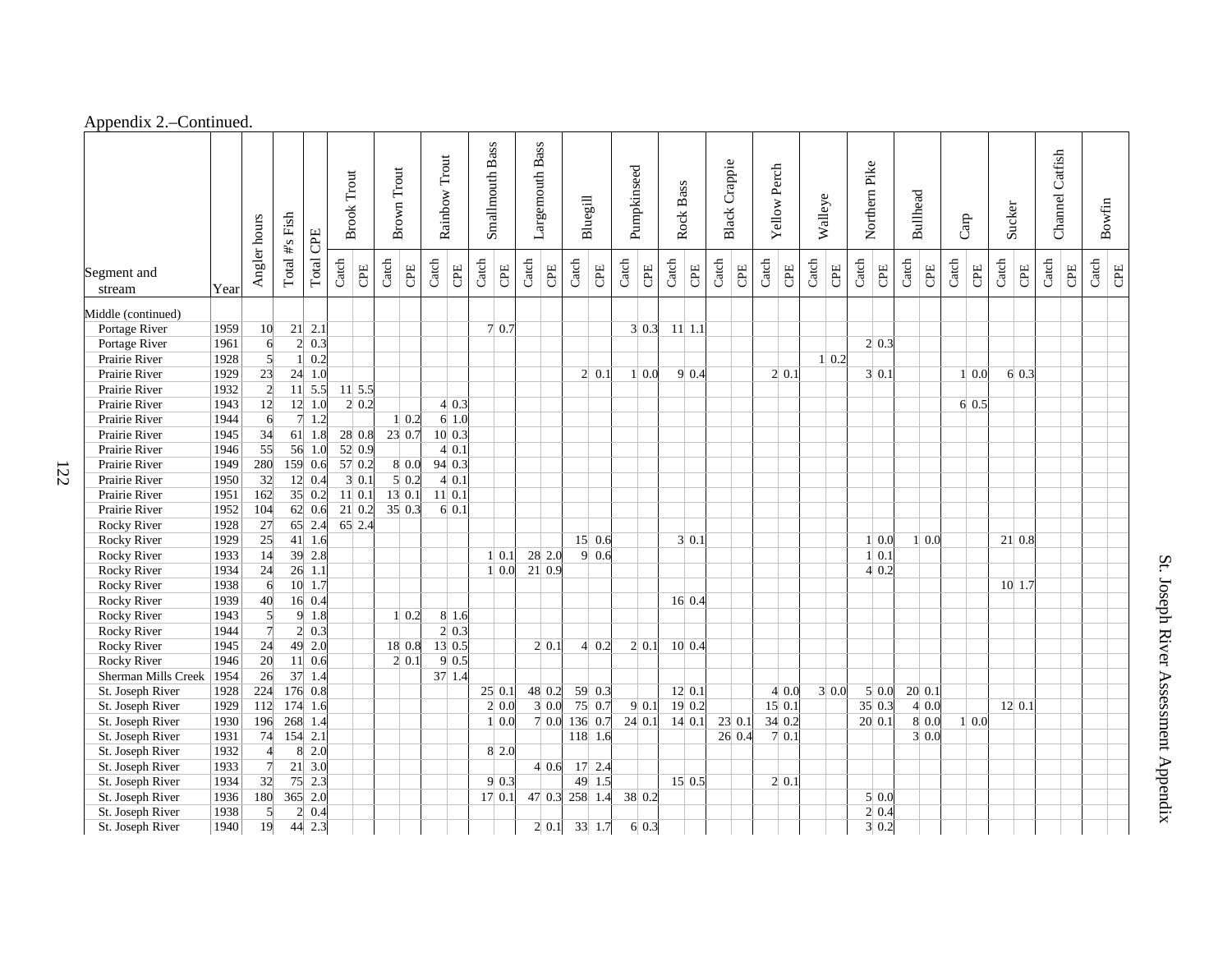|                       |      | Angler hours     | Total #'s Fish  | CPE                          | <b>Brook Trout</b> |                   | <b>Brown Trout</b> |        | Rainbow Trout |              | <b>Smallmouth Bass</b> | Largemouth Bass    |                        | Bluegill       |                        | Pumpkinseed        |       | Rock Bass          | <b>Black Crappie</b> |     | Yellow Perch      | Walleye |     | Northern Pike     | Bullhead |                   | Carp  |        | Sucker |                   | Channel Catfish |              | Bowfin |              |
|-----------------------|------|------------------|-----------------|------------------------------|--------------------|-------------------|--------------------|--------|---------------|--------------|------------------------|--------------------|------------------------|----------------|------------------------|--------------------|-------|--------------------|----------------------|-----|-------------------|---------|-----|-------------------|----------|-------------------|-------|--------|--------|-------------------|-----------------|--------------|--------|--------------|
| Segment and<br>stream | Year |                  |                 | Total                        | Catch              | CPE               | Catch              | CPE    | Catch         | CPE          | Catch<br>CPE           | Catch<br>CPE       | $\operatorname{Catch}$ | CPE            | $\operatorname{Catch}$ | CPE                | Catch | CPE                | Catch                | CPE | Catch<br>CPE      | Catch   | CPE | Catch<br>CPE      | Catch    | CPE               | Catch | CPE    | Catch  | $\mathsf{CPE}$    | Catch           | CPE          | Catch  | CPE          |
| Middle (continued)    |      |                  |                 |                              |                    |                   |                    |        |               |              |                        |                    |                        |                |                        |                    |       |                    |                      |     |                   |         |     |                   |          |                   |       |        |        |                   |                 |              |        |              |
| St. Joseph River      | 1941 | 474              | 376 0.8         |                              |                    |                   |                    |        |               |              | 21 0.0                 | 15 0.0             |                        | $100 \ 0.2$    |                        | 22 0.0             |       | 37 0.1             | 38 0.1               |     | $101 \ 0.2$       |         |     | 22 0.0            |          |                   |       | 16 0.0 |        | $1\vert 0.0$      |                 | 1 0.0        |        | $2\vert 0.0$ |
| St. Joseph River      | 1942 | 142              | 118 0.8         |                              |                    |                   |                    |        |               |              | $1\vert 0.0$           | $\overline{2}$ 0.0 |                        | 76 0.5         |                        | 2 0.0              |       | 24 0.2             | $1\vert 0.0$         |     | $7\vert 0.0$      |         |     | 2 0.0             |          | $2\overline{0.0}$ |       |        |        | $1\overline{0.0}$ |                 |              |        |              |
| St. Joseph River      | 1943 | 770              | $485$ 0.6       |                              |                    |                   |                    |        |               |              | 90.0                   | 42 0.1             |                        | $196$ 0.3      |                        | 33 0.0             |       | 16 0.0             | 13 0.0               |     | 45 0.1            |         |     | 47 0.1            | 54 0.1   |                   |       | 15 0.0 |        | 15 0.0            |                 |              |        |              |
| St. Joseph River      | 1944 | 158              | $134 \ 0.9$     |                              |                    |                   |                    |        |               |              | 3 0.0                  | 3 0.0              |                        | $30 \ 0.2$     |                        | 2 0.0              |       | 23 0.1             | 36 0.2               |     | 2 0.0             |         |     | $6\,0.0$          | 16 0.1   |                   |       |        |        | 13 0.1            |                 |              |        |              |
| St. Joseph River      | 1945 | 461              | $201 \ 0.4$     |                              |                    |                   |                    |        |               |              | 2 0.0                  | $7\,0.0$           |                        | $65$ 0.1       |                        | 7 0.0              |       | 180.0              | 5 0.0                |     |                   |         |     | 33 0.1            |          | 27 0.1            |       |        |        | 37 0.1            |                 |              |        |              |
| St. Joseph River      | 1946 | 1028             | $497$ 0.5       |                              |                    |                   |                    |        |               |              | $2\vert 0.0$           | 21 0.0             |                        | $165$ 0.2      |                        | 14 0.0             |       | 51 0.0             | 89 0.1               |     | 39 0.0            |         |     | 96 0.1            |          | 90.0              |       |        |        | 10 0.0            |                 |              |        | $1\vert 0.0$ |
| St. Joseph River      | 1947 | 472              | $280$ 0.6       |                              |                    |                   |                    |        |               |              | $1\vert 0.0$           | 3 0.0              |                        | $211 \ 0.4$    |                        | 13 0.0             |       | 11 0.0             | $5\vert 0.0$         |     | 7 0.0             |         |     | 4 0.0             | 22 0.0   |                   |       |        |        | 3 0.0             |                 |              |        |              |
| St. Joseph River      | 1948 | 273              | 226 0.8         |                              |                    |                   |                    |        |               |              | $1\vert 0.0$           | $1\overline{0.0}$  |                        | 198 0.7        |                        | $10\,0.0$          |       | $8\,0.0$           | $4\,0.0$             |     | 4 0.0             |         |     |                   |          |                   |       |        |        |                   |                 |              |        |              |
| St. Joseph River      | 1949 | 684              | 952 1.4         |                              |                    |                   |                    |        |               |              |                        | $20\ 0.0$          |                        | 479 0.7        |                        | 130 0.2            |       | 47 0.1             | 199 0.3              |     | 42 0.1            |         |     | 32 0.0            |          | $1\vert 0.0$      |       |        |        | $2\vert 0.0$      |                 |              |        |              |
| St. Joseph River      | 1950 | 742              | 588 0.8         |                              |                    |                   |                    |        |               |              | 15 0.0                 | $7\vert 0.0$       |                        | $306$ 0.4      |                        | 43 0.1             |       | $67$ 0.1           | $6\,0.0$             |     | 30 0.0            |         |     | 84 0.1            |          |                   |       |        |        | 30 0.0            |                 |              |        |              |
| St. Joseph River      | 1951 | 148              |                 | $81 \ 0.6$                   |                    |                   |                    |        |               |              | $1\vert 0.0$           | 40.0               |                        | $76$ 0.5       |                        |                    |       |                    |                      |     |                   |         |     |                   |          |                   |       |        |        |                   |                 |              |        |              |
| St. Joseph River      | 1952 | 272              | $200 \ 0.7$     |                              |                    |                   |                    |        |               |              | $\overline{4}$ 0.0     | $8\,0.0$           |                        | 570.2          |                        | 28 0.1             |       | 2 0.0              | 88 0.3               |     | $7\,0.0$          |         |     | 60.0              |          |                   |       |        |        |                   |                 |              |        |              |
| St. Joseph River      | 1953 | 44               | $191$ 4.3       |                              |                    |                   |                    |        |               |              |                        |                    |                        | 185 4.2        |                        | $\overline{3}$ 0.1 |       |                    |                      |     | 3 0.1             |         |     |                   |          |                   |       |        |        |                   |                 |              |        |              |
| St. Joseph River      | 1954 | $\overline{203}$ | 409 2.0         |                              |                    |                   |                    |        |               |              | 15 0.1                 | 40 0.2             |                        | 177 0.9        |                        | $61$ 0.3           |       | 19 0.1             | 11 0.1               |     | 19 0.1            |         |     | 23 0.1            | 27 0.1   |                   |       | 90.0   |        | 80.0              |                 |              |        |              |
| St. Joseph River      | 1955 | 314              | $307$ 1.0       |                              |                    |                   |                    |        |               |              | 60.0                   | $\overline{3}$ 0.0 |                        | $202$ 0.6      |                        | 29 0.1             |       | 24 0.1             | 33 0.1               |     | $1\overline{0.0}$ |         |     |                   |          |                   |       | 40.0   |        |                   |                 | $5\vert 0.0$ |        |              |
| St. Joseph River      | 1956 | 400              | $425$ 1.0       |                              |                    |                   |                    |        |               |              | $2\sqrt{0.0}$          | 140.0              |                        | $218$ 0.5      |                        | 53 0.1             |       | 17 0.0             | 26 0.1               |     | 36 0.1            |         |     | $3\,0.0$          |          | $10\,0.0$         |       | 13 0.0 |        | 33 0.1            |                 |              |        |              |
| St. Joseph River      | 1957 | $\overline{72}$  | $104 \quad 1.4$ |                              |                    |                   |                    |        |               |              | 90.1                   | $2\overline{0.0}$  |                        | $77$ 1.1       |                        | $8 \ 0.1$          |       | $3\overline{)0.0}$ | 4 0.1                |     |                   |         |     | $1\overline{0.0}$ |          |                   |       |        |        |                   |                 |              |        |              |
| St. Joseph River      | 1958 | 255              | $104 \ 0.4$     |                              |                    |                   |                    |        |               |              | $1\overline{0.0}$      | 23 0.1             |                        | $50\ 0.2$      |                        |                    |       | 13 0.1             | $10\ 0.0$            |     | 50.0              |         |     | 2 0.0             |          |                   |       |        |        |                   |                 |              |        |              |
| St. Joseph River      | 1959 | 327              | $558$ 1.7       |                              |                    |                   |                    |        |               |              | 2 0.0                  | 52 0.2             |                        | $348$ 1.1      |                        | 82 0.3             |       | $7\overline{)0.0}$ | 22 0.1               |     | 42 0.1            |         |     | 2 0.0             |          |                   |       |        |        | $1\vert 0.0$      |                 |              |        |              |
| St. Joseph River      | 1960 | 224              | 1698 7.6        |                              |                    |                   |                    |        |               |              |                        |                    |                        | 1638 7.3       |                        | 30 0.1             |       |                    |                      |     | 30 0.1            |         |     |                   |          |                   |       |        |        |                   |                 |              |        |              |
| St. Joseph River      | 1961 | 327              | $667$ 2.0       |                              |                    |                   |                    |        |               |              | $7\overline{0.0}$      |                    |                        | 22 0.1 510 1.6 |                        | 28 0.1             |       | $7\overline{)0.0}$ | 17 0.1               |     | 42 0.1            |         |     | $1\vert 0.0$      |          | $1\vert 0.0$      |       | 19 0.1 |        | 12 0.0            |                 | $1\vert 0.0$ |        |              |
| St. Joseph River      | 1962 | 261              | $255$ 1.0       |                              |                    |                   |                    |        |               |              | $10\,0.0$              | $5\,0.0$           |                        | $123 \mid 0.5$ |                        | 18 0.1             |       | 12 0.0             | 18 0.1               |     | $1\vert 0.0$      |         |     | $1\vert 0.0$      |          | $10\,0.0$         |       | 26 0.1 |        | 30 0.1            |                 | $1\vert 0.0$ |        |              |
| St. Joseph River      | 1963 | 308              | 464 1.5         |                              |                    |                   |                    |        |               |              |                        | 30.0               |                        | 292 0.9        |                        | 51 0.2             |       | $7\,0.0$           | 51 0.2               |     | 36 0.1            |         |     | 60.0              |          | $4\,0.0$          |       | 60.0   |        | $8\,0.0$          |                 |              |        |              |
| St. Joseph River      | 1964 | 242              | 292 1.2         |                              |                    |                   |                    |        |               |              |                        | 6 0.0              |                        | $117 \, 0.5$   |                        | 540.2              |       | 21 0.1             | $61$ 0.3             |     | 31 0.1            |         |     | $1\vert 0.0$      |          | $1\vert 0.0$      |       |        |        |                   |                 |              |        |              |
| <b>Swan Creek</b>     | 1945 | $\vert$          |                 | $17 \overline{\smash{)}3.4}$ |                    |                   |                    |        |               |              |                        |                    |                        |                |                        |                    |       |                    |                      |     |                   |         |     |                   |          | 17 3.4            |       |        |        |                   |                 |              |        |              |
| Swan Creek            | 1947 | $\overline{3}$   |                 | $12 \mid 4.0$                |                    |                   |                    |        |               |              |                        |                    |                        | $7 \ 2.3$      |                        | 3 1.0              |       |                    |                      |     | 2 0.7             |         |     |                   |          |                   |       |        |        |                   |                 |              |        |              |
| Thorpe Creek          | 1930 | 55               |                 | 70 1.3                       |                    | 52 0.9            |                    | 17 0.3 |               | $1\vert 0.0$ |                        |                    |                        |                |                        |                    |       |                    |                      |     |                   |         |     |                   |          |                   |       |        |        |                   |                 |              |        |              |
| Thorpe Creek          | 1928 | $\overline{32}$  |                 | $69$ 2.2                     |                    | 42 1.3            |                    |        |               | 27 0.8       |                        |                    |                        |                |                        |                    |       |                    |                      |     |                   |         |     |                   |          |                   |       |        |        |                   |                 |              |        |              |
| ower                  |      |                  |                 |                              |                    |                   |                    |        |               |              |                        |                    |                        |                |                        |                    |       |                    |                      |     |                   |         |     |                   |          |                   |       |        |        |                   |                 |              |        |              |
| Brandywine Cr.        | 1928 | 53               | $161$ 3.0       |                              | 161 3.0            |                   |                    |        |               |              |                        |                    |                        |                |                        |                    |       |                    |                      |     |                   |         |     |                   |          |                   |       |        |        |                   |                 |              |        |              |
| Brandywine Cr.        | 1930 | 133              | $162 \mid 1.2$  |                              | 110 0.8            |                   |                    | 32 0.2 |               | $20\,0.2$    |                        |                    |                        |                |                        |                    |       |                    |                      |     |                   |         |     |                   |          |                   |       |        |        |                   |                 |              |        |              |
| Brandywine Cr.        | 1931 | $\overline{4}$   | $\overline{3}$  | 0.8                          |                    | $3\,0.8$          |                    |        |               |              |                        |                    |                        |                |                        |                    |       |                    |                      |     |                   |         |     |                   |          |                   |       |        |        |                   |                 |              |        |              |
| Brandywine Cr.        | 1932 |                  | 6               | 0.8                          |                    | $6\overline{0.8}$ |                    |        |               |              |                        |                    |                        |                |                        |                    |       |                    |                      |     |                   |         |     |                   |          |                   |       |        |        |                   |                 |              |        |              |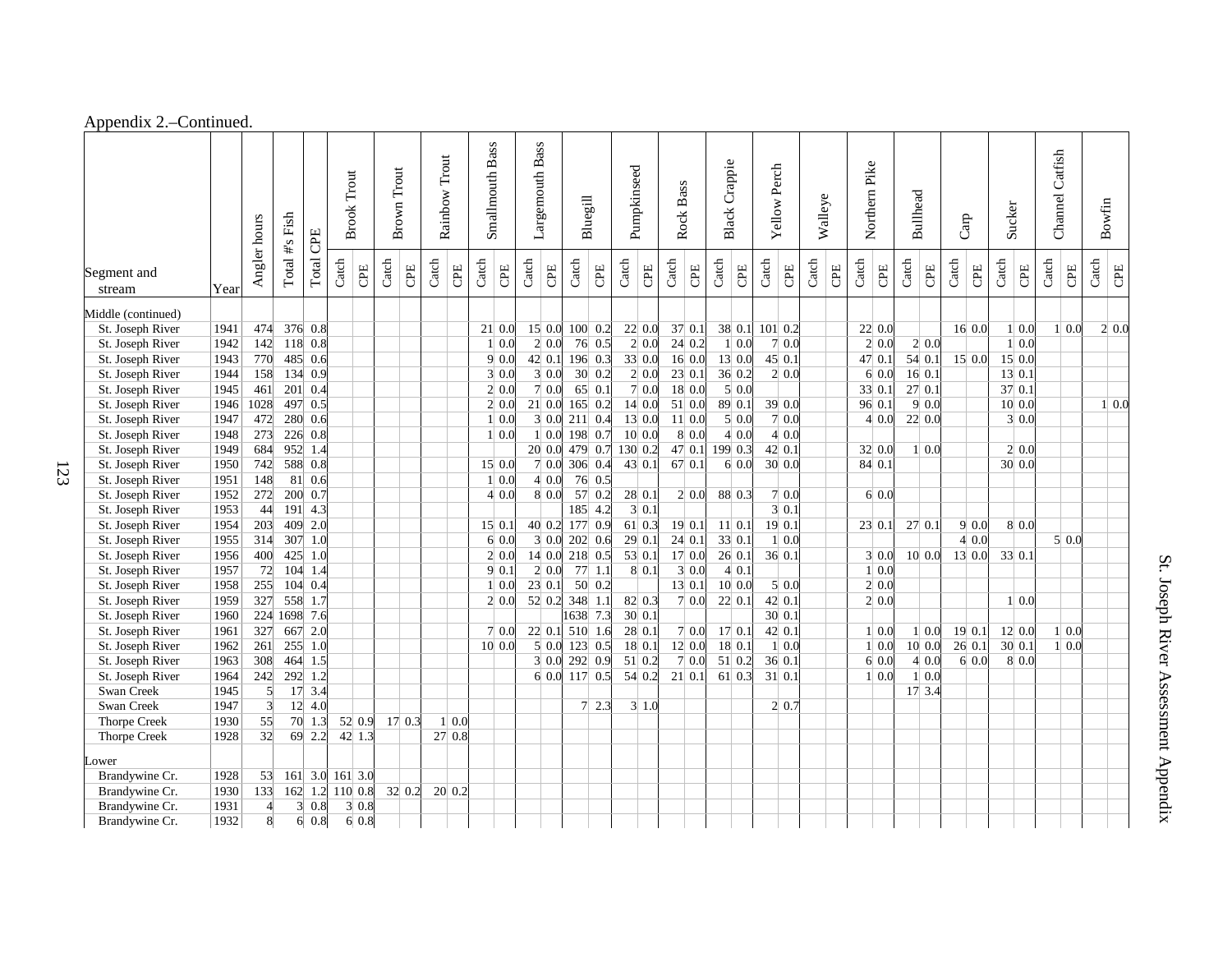|                       |      | Angler hours             | Total #'s Fish | Total CPE            | <b>Brook Trout</b> |                     | Brown Trout |              | Rainbow Trout      | <b>Smallmouth Bass</b> |       | Largemouth Bass |                               | Bluegill  |                        | Pumpkinseed |       | Rock Bass     |       | <b>Black Crappie</b> | Yellow Perch |     | Walleye |     | Northern Pike |              | Bullhead |     | ${\rm Cap}$ |     | Sucker |        | Channel Catfish        |                | Bowfin                 |     |
|-----------------------|------|--------------------------|----------------|----------------------|--------------------|---------------------|-------------|--------------|--------------------|------------------------|-------|-----------------|-------------------------------|-----------|------------------------|-------------|-------|---------------|-------|----------------------|--------------|-----|---------|-----|---------------|--------------|----------|-----|-------------|-----|--------|--------|------------------------|----------------|------------------------|-----|
|                       |      |                          |                |                      |                    |                     |             |              |                    |                        |       |                 |                               |           |                        |             |       |               |       |                      |              |     |         |     |               |              |          |     |             |     |        |        |                        |                |                        |     |
| Segment and<br>stream | Year |                          |                |                      | Catch              | $_{\rm{CPE}}$       | Catch       | Catch<br>CPE | CPE                | Catch                  | CPE   | Catch           | $\operatorname{Catch}$<br>CPE | CPE       | $\operatorname{Catch}$ | CPE         | Catch | CPE           | Catch | CPE                  | Catch        | CPE | Catch   | CPE | Catch         | CPE          | Catch    | CPE | Catch       | CPE | Catch  | CPE    | $\operatorname{Catch}$ | $\mathsf{CPE}$ | $\operatorname{Catch}$ | CPE |
|                       |      |                          |                |                      |                    |                     |             |              |                    |                        |       |                 |                               |           |                        |             |       |               |       |                      |              |     |         |     |               |              |          |     |             |     |        |        |                        |                |                        |     |
| ower (continued)      |      |                          |                |                      |                    |                     |             |              |                    |                        |       |                 |                               |           |                        |             |       |               |       |                      |              |     |         |     |               |              |          |     |             |     |        |        |                        |                |                        |     |
| Brandywine Cr.        | 1933 | $\vert$                  |                | $0\quad 0.0$         |                    |                     |             |              |                    |                        |       |                 |                               |           |                        |             |       |               |       |                      |              |     |         |     |               |              |          |     |             |     |        |        |                        |                |                        |     |
| Brandywine Cr.        | 1935 | $\overline{37}$          |                | 49 1.3               |                    | $49 \overline{1.3}$ |             |              |                    |                        |       |                 |                               |           |                        |             |       |               |       |                      |              |     |         |     |               |              |          |     |             |     |        |        |                        |                |                        |     |
| Brandywine Cr.        | 1939 | $\overline{2}$           | 5 <sup>1</sup> | 2.5                  |                    | $3 \mid 1.5$        |             | 2 1.0        |                    |                        |       |                 |                               |           |                        |             |       |               |       |                      |              |     |         |     |               |              |          |     |             |     |        |        |                        |                |                        |     |
| Brandywine Cr.        | 1944 | 16                       |                | 0.1                  |                    |                     |             |              | $1 \vert 0.1$      |                        |       |                 |                               |           |                        |             |       |               |       |                      |              |     |         |     |               |              |          |     |             |     |        |        |                        |                |                        |     |
| Brandywine Cr.        | 1945 | $\overline{21}$          | $\overline{4}$ | 0.2                  |                    | 3 0.1               |             |              | $1\vert 0.0$       |                        |       |                 |                               |           |                        |             |       |               |       |                      |              |     |         |     |               |              |          |     |             |     |        |        |                        |                |                        |     |
| Brandywine Cr.        | 1947 | 7 <sup>1</sup>           | $\overline{3}$ | 0.4                  |                    |                     |             | 3 0.4        |                    |                        |       |                 |                               |           |                        |             |       |               |       |                      |              |     |         |     |               |              |          |     |             |     |        |        |                        |                |                        |     |
| Brandywine Cr.        | 1948 | $\overline{\mathcal{U}}$ |                | $0\,0.0$             |                    |                     |             |              |                    |                        |       |                 |                               |           |                        |             |       |               |       |                      |              |     |         |     |               |              |          |     |             |     |        |        |                        |                |                        |     |
| Brandywine Cr.        | 1955 | 8 <sup>1</sup>           | 5 <sup>1</sup> | 0.6                  |                    |                     |             |              | $5\,0.6$           |                        |       |                 |                               |           |                        |             |       |               |       |                      |              |     |         |     |               |              |          |     |             |     |        |        |                        |                |                        |     |
| Dowagiac Creek        | 1935 | $\overline{30}$          |                | $14 \ 0.5$           |                    |                     | 13 0.4      |              | $1\vert 0.0$       |                        |       |                 |                               |           |                        |             |       |               |       |                      |              |     |         |     |               |              |          |     |             |     |        |        |                        |                |                        |     |
| Dowagiac Creek        | 1939 | $\overline{4}$           | $\tau$         | 1.8                  |                    |                     |             |              |                    |                        | 3 0.8 |                 |                               | $4 \ 1.0$ |                        |             |       |               |       |                      |              |     |         |     |               |              |          |     |             |     |        |        |                        |                |                        |     |
| Dowagiac Creek        | 1949 | 46                       |                | $11 \, 0.2$          |                    |                     | 10 0.2      |              |                    |                        |       |                 |                               |           |                        |             |       |               |       |                      |              |     |         |     |               | $1\vert 0.0$ |          |     |             |     |        |        |                        |                |                        |     |
| Dowagiac Creek        | 1958 | $\overline{28}$          | 8              | 0.3                  |                    | 4 0.1               | 2 0.1       |              | 2 0.1              |                        |       |                 |                               |           |                        |             |       |               |       |                      |              |     |         |     |               |              |          |     |             |     |        |        |                        |                |                        |     |
| Dowagiac Creek        | 1959 | 75                       |                | $50\ 0.7$            |                    |                     | 45 0.6      |              | $5\overline{)0.1}$ |                        |       |                 |                               |           |                        |             |       |               |       |                      |              |     |         |     |               |              |          |     |             |     |        |        |                        |                |                        |     |
| Dowagiac Creek        | 1962 | $\overline{31}$          |                | $31 \ 1.0$           |                    |                     | 10 0.3      |              | 3 0.1              |                        |       |                 |                               |           |                        |             |       |               |       |                      |              |     |         |     |               |              |          |     |             |     |        | 18 0.6 |                        |                |                        |     |
| Dowagiac Creek        | 1963 | $\overline{18}$          |                | $24 \overline{)1.3}$ |                    |                     | $21 \ 1.2$  |              | 3 0.2              |                        |       |                 |                               |           |                        |             |       |               |       |                      |              |     |         |     |               |              |          |     |             |     |        |        |                        |                |                        |     |
| Dowagiac Creek        | 1964 | 10                       |                | 90.9                 |                    |                     |             |              | $8\overline{)0.8}$ |                        |       |                 |                               |           |                        |             |       | $1 \vert 0.1$ |       |                      |              |     |         |     |               |              |          |     |             |     |        |        |                        |                |                        |     |
| Dowagiac River        | 1933 | $\overline{2}$           |                | 0.5                  |                    |                     |             |              | $1 \ 0.5$          |                        |       |                 |                               |           |                        |             |       |               |       |                      |              |     |         |     |               |              |          |     |             |     |        |        |                        |                |                        |     |
| Dowagiac River        | 1934 | 95                       |                | 182 1.9              |                    | 33 0.3              | 93 1.0      |              | 55 0.6             |                        |       | $1\,0.0$        |                               |           |                        |             |       |               |       |                      |              |     |         |     |               |              |          |     |             |     |        |        |                        |                |                        |     |
| Dowagiac River        | 1939 | 12                       | $\tau$         | 0.6                  |                    | 3 0.3               | 4 0.3       |              |                    |                        |       |                 |                               |           |                        |             |       |               |       |                      |              |     |         |     |               |              |          |     |             |     |        |        |                        |                |                        |     |
| Dowagiac River        | 1943 | 44                       |                | 35 0.8               |                    |                     |             |              | 35 0.8             |                        |       |                 |                               |           |                        |             |       |               |       |                      |              |     |         |     |               |              |          |     |             |     |        |        |                        |                |                        |     |
| Dowagiac River        | 1944 | $\overline{29}$          |                | $6 \ 0.2$            |                    |                     |             |              | $6\,0.2$           |                        |       |                 |                               |           |                        |             |       |               |       |                      |              |     |         |     |               |              |          |     |             |     |        |        |                        |                |                        |     |
| Dowagiac River        | 1945 | $\overline{155}$         |                | $40\,$ 0.3           |                    |                     | 10 0.1      |              | $30\ 0.2$          |                        |       |                 |                               |           |                        |             |       |               |       |                      |              |     |         |     |               |              |          |     |             |     |        |        |                        |                |                        |     |
| Dowagiac River        | 1946 | 46                       |                | $2\vert 0.0$         |                    | $1\vert 0.0$        |             |              | $1\vert 0.0$       |                        |       |                 |                               |           |                        |             |       |               |       |                      |              |     |         |     |               |              |          |     |             |     |        |        |                        |                |                        |     |
| Dowagiac River        | 1947 | 193                      |                | $19 \ 0.1$           |                    |                     | $10\ 0.1$   |              | 90.0               |                        |       |                 |                               |           |                        |             |       |               |       |                      |              |     |         |     |               |              |          |     |             |     |        |        |                        |                |                        |     |
| Dowagiac River        | 1948 | 210                      |                | 790.4                |                    | 14 0.1              | 37 0.2      |              | 28 0.1             |                        |       |                 |                               |           |                        |             |       |               |       |                      |              |     |         |     |               |              |          |     |             |     |        |        |                        |                |                        |     |
| Dowagiac River        | 1953 | 7 <sup>1</sup>           |                | $20\ 2.9$            |                    |                     |             |              |                    |                        |       |                 |                               |           |                        |             |       |               |       |                      |              |     |         |     |               |              |          |     |             |     |        | 20 2.9 |                        |                |                        |     |
| Dowagiac River        | 1954 | 243                      |                | $84 \ 0.4$           |                    |                     | 69 0.3      |              | 15 0.1             |                        |       |                 |                               |           |                        |             |       |               |       |                      |              |     |         |     |               |              |          |     |             |     |        |        |                        |                |                        |     |
| Dowagiac River        | 1955 | 100                      |                | 83 0.8               |                    | $1\vert 0.0$        | 82 0.8      |              |                    |                        |       |                 |                               |           |                        |             |       |               |       |                      |              |     |         |     |               |              |          |     |             |     |        |        |                        |                |                        |     |
| Dowagiac River        | 1957 | 38                       |                | $14 \ 0.4$           |                    |                     |             | $5\vert 0.1$ | 90.2               |                        |       |                 |                               |           |                        |             |       |               |       |                      |              |     |         |     |               |              |          |     |             |     |        |        |                        |                |                        |     |
| Dowagiac River        | 1958 | $\overline{59}$          |                | $53$ 0.9             |                    |                     |             |              | 53 0.9             |                        |       |                 |                               |           |                        |             |       |               |       |                      |              |     |         |     |               |              |          |     |             |     |        |        |                        |                |                        |     |
| Dowagiac River        | 1959 | 123                      |                | 146 1.2              |                    | $7\vert 0.1$        | 18 0.1      |              | $121$ 1.0          |                        |       |                 |                               |           |                        |             |       |               |       |                      |              |     |         |     |               |              |          |     |             |     |        |        |                        |                |                        |     |
| Dowagiac River        | 1960 | 212                      |                | $114 \, 0.5$         |                    | 22 0.1              | 31 0.1      |              | $61$ 0.3           |                        |       |                 |                               |           |                        |             |       |               |       |                      |              |     |         |     |               |              |          |     |             |     |        |        |                        |                |                        |     |
| Dowagiac River        | 1962 | 268                      | 255            | 1.0                  |                    | 78 0.3              | 82 0.3      |              | 95 0.4             |                        |       |                 |                               |           |                        |             |       |               |       |                      |              |     |         |     |               |              |          |     |             |     |        |        |                        |                |                        |     |
| Dowagiac River        | 1963 | 130                      |                | 86 0.7               |                    | $6\,0.0$            | 44 0.3      |              | 36 0.3             |                        |       |                 |                               |           |                        |             |       |               |       |                      |              |     |         |     |               |              |          |     |             |     |        |        |                        |                |                        |     |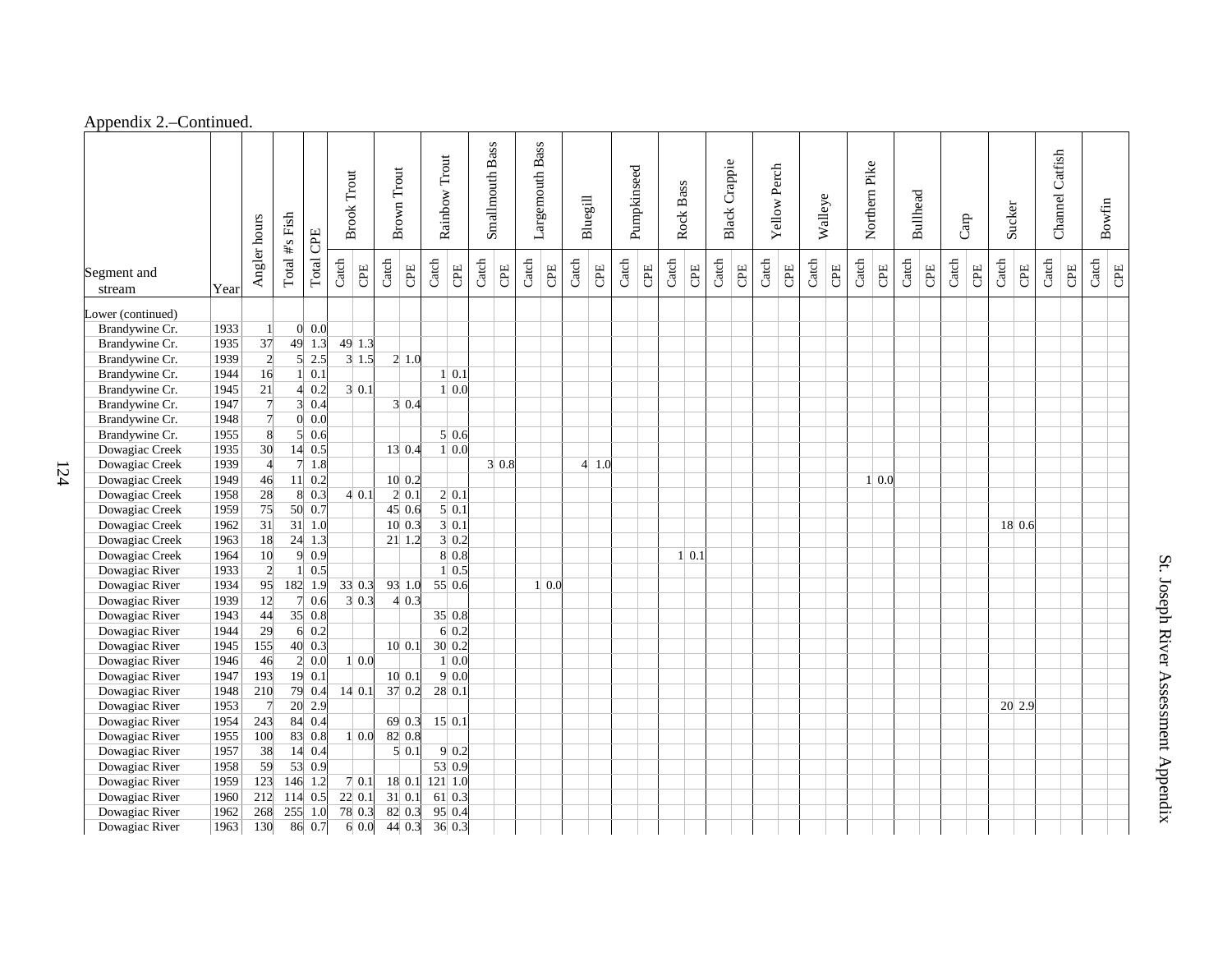|                       |      |                         |                |                              | <b>Brook Trout</b> |                     | <b>Brown Trout</b>     |              | Rainbow Trout | <b>Smallmouth Bass</b> |           | Largemouth Bass |     | Bluegill     | Pumpkinseed            |            | Rock Bass |     | <b>Black Crappie</b> |     | Yellow Perch |     | Walleye |     | Northern Pike |     | Bullhead |              | Carp  |                | Sucker |                | Catfish<br>Channel |     | Bowfin                 |                |
|-----------------------|------|-------------------------|----------------|------------------------------|--------------------|---------------------|------------------------|--------------|---------------|------------------------|-----------|-----------------|-----|--------------|------------------------|------------|-----------|-----|----------------------|-----|--------------|-----|---------|-----|---------------|-----|----------|--------------|-------|----------------|--------|----------------|--------------------|-----|------------------------|----------------|
|                       |      |                         |                |                              |                    |                     |                        |              |               |                        |           |                 |     |              |                        |            |           |     |                      |     |              |     |         |     |               |     |          |              |       |                |        |                |                    |     |                        |                |
| Segment and<br>stream | Year | Angler hours            | Total #'s Fish | Total CPE                    | Catch              | CPE                 | $\operatorname{Catch}$ | CPE          | Catch<br>CPE  | Catch                  | CPE       | Catch           | CPE | Catch<br>CPE | $\operatorname{Catch}$ | CPE        | Catch     | CPE | Catch                | CPE | Catch        | CPE | Catch   | CPE | Catch         | CPE | Catch    | CPE          | Catch | $\mathsf{CPE}$ | Catch  | $\mathsf{CPE}$ | Catch              | CPE | $\operatorname{Catch}$ | $\mathsf{CPE}$ |
| Lower (continued)     |      |                         |                |                              |                    |                     |                        |              |               |                        |           |                 |     |              |                        |            |           |     |                      |     |              |     |         |     |               |     |          |              |       |                |        |                |                    |     |                        |                |
| Dowagiac River        | 1964 | 336                     |                | $197 \, 0.6$                 |                    | 14 0.0              |                        | 74 0.2       | $109 \ 0.3$   |                        |           |                 |     |              |                        |            |           |     |                      |     |              |     |         |     |               |     |          |              |       |                |        |                |                    |     |                        |                |
| Glenwood Creek        | 1928 | 7                       |                | $23 \overline{\smash{)}3.3}$ |                    | $\overline{23}$ 3.3 |                        |              |               |                        |           |                 |     |              |                        |            |           |     |                      |     |              |     |         |     |               |     |          |              |       |                |        |                |                    |     |                        |                |
| Glenwood Creek        | 1929 | $\overline{33}$         |                | $67 \, 2.0$                  |                    | 63 1.9              |                        | 2 0.1        | 2 0.1         |                        |           |                 |     |              |                        |            |           |     |                      |     |              |     |         |     |               |     |          |              |       |                |        |                |                    |     |                        |                |
| <b>Glenwood Creek</b> | 1943 | $\overline{\mathbf{3}}$ | $\overline{2}$ | 0.7                          |                    |                     |                        |              | 2 0.7         |                        |           |                 |     |              |                        |            |           |     |                      |     |              |     |         |     |               |     |          |              |       |                |        |                |                    |     |                        |                |
| <b>Glenwood Creek</b> | 1947 | 55                      | 82             | 1.5                          |                    | $82 \mid 1.5$       |                        |              |               |                        |           |                 |     |              |                        |            |           |     |                      |     |              |     |         |     |               |     |          |              |       |                |        |                |                    |     |                        |                |
| Glenwood Creek        | 1948 | 32                      |                | 18 0.6                       |                    | 18 0.6              |                        |              |               |                        |           |                 |     |              |                        |            |           |     |                      |     |              |     |         |     |               |     |          |              |       |                |        |                |                    |     |                        |                |
| <b>Glenwood Creek</b> | 1963 | $\overline{20}$         |                | 21 1.1                       |                    | 14 0.7              |                        | 6 0.3        | $1\vert 0.1$  |                        |           |                 |     |              |                        |            |           |     |                      |     |              |     |         |     |               |     |          |              |       |                |        |                |                    |     |                        |                |
| Kimmerlee Creek       | 1944 | $\overline{10}$         |                | $5\vert 0.5$                 |                    | 5 0.5               |                        |              |               |                        |           |                 |     |              |                        |            |           |     |                      |     |              |     |         |     |               |     |          |              |       |                |        |                |                    |     |                        |                |
| Lemon Creek           | 1931 | 28                      | 8 <sup>l</sup> | 0.3                          |                    | 7 0.3               |                        |              | $1\vert 0.0$  |                        |           |                 |     |              |                        |            |           |     |                      |     |              |     |         |     |               |     |          |              |       |                |        |                |                    |     |                        |                |
| Love Creek            | 1930 | $\overline{4}$          | 6              | 1.5                          |                    | $6\;1.5$            |                        |              |               |                        |           |                 |     |              |                        |            |           |     |                      |     |              |     |         |     |               |     |          |              |       |                |        |                |                    |     |                        |                |
| Love Creek            | 1931 | 13                      |                | $15 \mid 1.2$                |                    | $14$ 1.1            |                        |              | $1 \vert 0.1$ |                        |           |                 |     |              |                        |            |           |     |                      |     |              |     |         |     |               |     |          |              |       |                |        |                |                    |     |                        |                |
| Love Creek            | 1939 | $\overline{2}$          | $\overline{4}$ | 2.0                          |                    | $4 \overline{2.0}$  |                        |              |               |                        |           |                 |     |              |                        |            |           |     |                      |     |              |     |         |     |               |     |          |              |       |                |        |                |                    |     |                        |                |
| McCoy Creek           | 1930 | $\overline{2}$          | $\overline{2}$ | 1.0                          |                    |                     |                        |              |               |                        |           |                 |     |              |                        |            |           |     |                      |     |              |     |         |     |               |     |          |              |       |                |        | $2 \, 1.0$     |                    |     |                        |                |
| <b>McCoy Creek</b>    | 1931 | $\overline{4}$          |                | $12 \overline{\smash{)}3.0}$ |                    |                     |                        |              | 41.0          |                        |           |                 |     |              |                        |            |           |     |                      |     |              |     |         |     |               |     |          |              |       |                |        | 8 2.0          |                    |     |                        |                |
| McCoy Creek           | 1944 | $\mathfrak{g}$          | $\Omega$       | 0.0                          |                    |                     |                        |              |               |                        |           |                 |     |              |                        |            |           |     |                      |     |              |     |         |     |               |     |          |              |       |                |        |                |                    |     |                        |                |
| McCoy Creek           | 1945 | 48                      |                | $22 \mid 0.5$                |                    | 3 0.1               |                        |              | 19 0.4        |                        |           |                 |     |              |                        |            |           |     |                      |     |              |     |         |     |               |     |          |              |       |                |        |                |                    |     |                        |                |
| <b>McCoy Creek</b>    | 1946 | $\overline{\mathbf{3}}$ |                | $0\ 0.0$                     |                    |                     |                        |              |               |                        |           |                 |     |              |                        |            |           |     |                      |     |              |     |         |     |               |     |          |              |       |                |        |                |                    |     |                        |                |
| McCoy Creek           | 1954 | 45                      | 42             | 0.9                          |                    | 42 0.9              |                        |              |               |                        |           |                 |     |              |                        |            |           |     |                      |     |              |     |         |     |               |     |          |              |       |                |        |                |                    |     |                        |                |
| McCoy Creek           | 1955 | 21                      |                | $33 \mid 1.6$                |                    | 32 1.5              |                        | $1\vert 0.0$ |               |                        |           |                 |     |              |                        |            |           |     |                      |     |              |     |         |     |               |     |          |              |       |                |        |                |                    |     |                        |                |
| McKenzie Creek        | 1934 | 17                      |                | 66 3.9                       |                    | $5\vert 0.3$        |                        | $37$ 2.2     | 15 0.9        |                        | $9 \ 0.5$ |                 |     |              |                        |            |           |     |                      |     |              |     |         |     |               |     |          |              |       |                |        |                |                    |     |                        |                |
| McKenzie Creek        | 1935 | 7                       | 8              | 1.1                          |                    | $8 \; 1.1$          |                        |              |               |                        |           |                 |     |              |                        |            |           |     |                      |     |              |     |         |     |               |     |          |              |       |                |        |                |                    |     |                        |                |
| McKenzie Creek        | 1938 | $\mathbf{5}$            |                | $6 \; 1.2$                   |                    | $1\,0.2$            |                        | $1\,0.2$     | $4\,0.8$      |                        |           |                 |     |              |                        |            |           |     |                      |     |              |     |         |     |               |     |          |              |       |                |        |                |                    |     |                        |                |
| McKenzie Creek        | 1939 | $\overline{2}$          | $\overline{3}$ | 1.5                          |                    |                     |                        | $3 \mid 1.5$ |               |                        |           |                 |     |              |                        |            |           |     |                      |     |              |     |         |     |               |     |          |              |       |                |        |                |                    |     |                        |                |
| McKenzie Creek        | 1943 | 14                      |                | $7 \ 0.5$                    |                    |                     |                        | 7 0.5        |               |                        |           |                 |     |              |                        |            |           |     |                      |     |              |     |         |     |               |     |          |              |       |                |        |                |                    |     |                        |                |
| McKenzie Creek        | 1944 | 16                      | 8              | 0.5                          |                    |                     |                        | $8\,0.5$     |               |                        |           |                 |     |              |                        |            |           |     |                      |     |              |     |         |     |               |     |          |              |       |                |        |                |                    |     |                        |                |
| McKenzie Creek        | 1947 | $\overline{13}$         |                | $9 \ 0.7$                    |                    |                     |                        | $7\vert 0.5$ | 2 0.2         |                        |           |                 |     |              |                        |            |           |     |                      |     |              |     |         |     |               |     |          |              |       |                |        |                |                    |     |                        |                |
| McKenzie Creek        | 1948 | 83                      |                | $36 \ 0.4$                   |                    |                     |                        | 19 0.2       | 17 0.2        |                        |           |                 |     |              |                        |            |           |     |                      |     |              |     |         |     |               |     |          |              |       |                |        |                |                    |     |                        |                |
| McKenzie Creek        | 1949 | 10                      | 8              | 0.8                          |                    | 2 0.2               |                        | 2 0.2        |               |                        | 2 0.2     | 2 0.2           |     |              |                        |            |           |     |                      |     |              |     |         |     |               |     |          |              |       |                |        |                |                    |     |                        |                |
| McKenzie Creek        | 1954 | 94                      |                | $135$ 1.4                    |                    | 4 0.0               |                        | 13 0.1       | 118 1.3       |                        |           |                 |     |              |                        |            |           |     |                      |     |              |     |         |     |               |     |          |              |       |                |        |                |                    |     |                        |                |
| McKenzie Creek        | 1955 | 125                     |                | 91 0.7                       |                    |                     |                        | 6 0.0        | 85 0.7        |                        |           |                 |     |              |                        |            |           |     |                      |     |              |     |         |     |               |     |          |              |       |                |        |                |                    |     |                        |                |
| McKenzie Creek        | 1956 | $\overline{26}$         |                | 90.4                         |                    |                     |                        |              |               |                        |           |                 |     |              |                        | $1 \, 0.0$ |           |     |                      |     |              |     |         |     |               |     |          | $1\vert 0.0$ |       |                |        | 7 0.3          |                    |     |                        |                |
| McKenzie Creek        | 1957 | $\overline{99}$         | 87             | 0.9                          |                    |                     |                        | 40 0.4       | 47 0.5        |                        |           |                 |     |              |                        |            |           |     |                      |     |              |     |         |     |               |     |          |              |       |                |        |                |                    |     |                        |                |
| McKenzie Creek        | 1958 | 72                      |                | 560.8                        |                    |                     |                        | 90.1         | 47 0.7        |                        |           |                 |     |              |                        |            |           |     |                      |     |              |     |         |     |               |     |          |              |       |                |        |                |                    |     |                        |                |
| McKenzie Creek        | 1962 | $\overline{2}$          | $\overline{0}$ | 0.0                          |                    |                     |                        |              |               |                        |           |                 |     |              |                        |            |           |     |                      |     |              |     |         |     |               |     |          |              |       |                |        |                |                    |     |                        |                |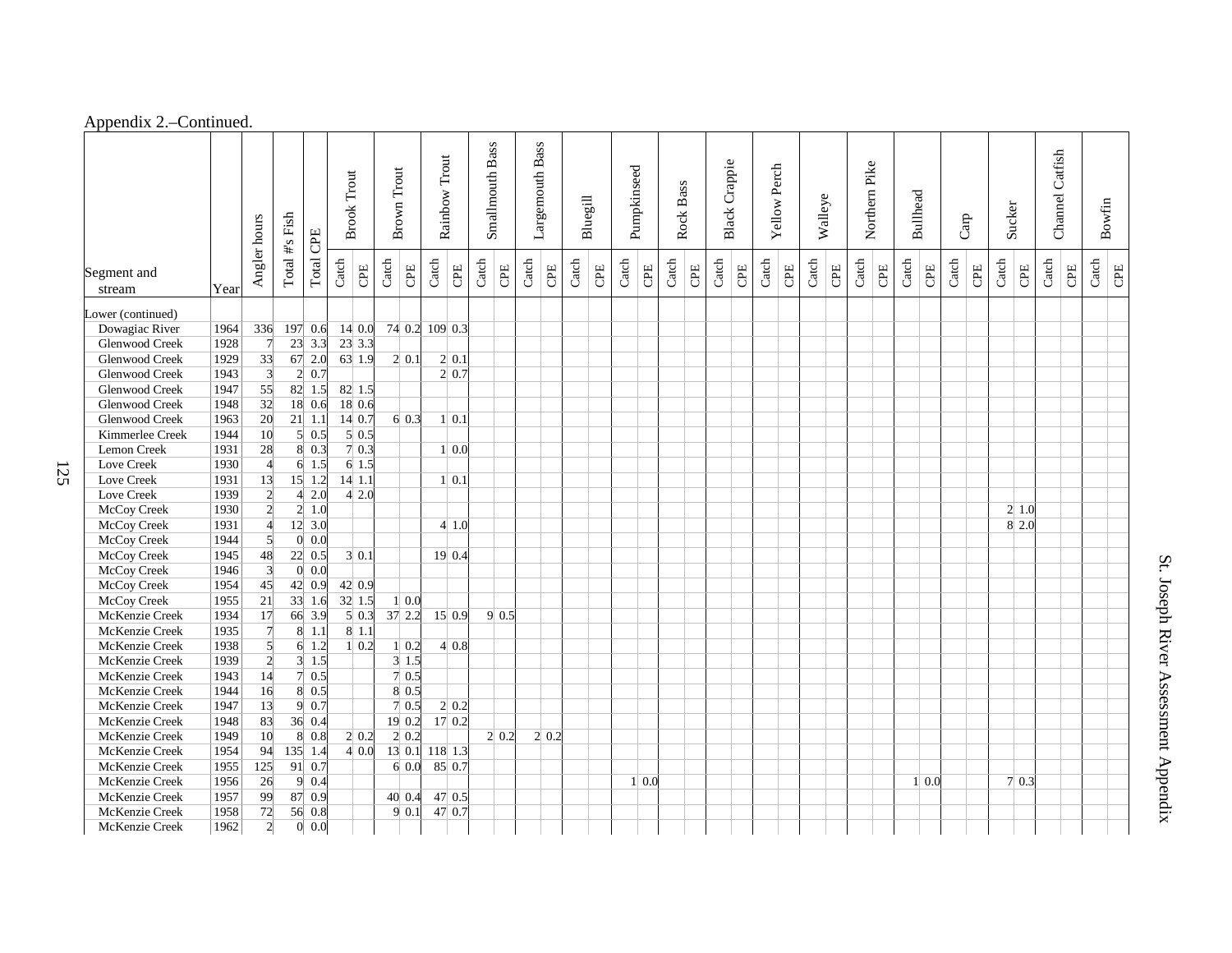|                                                                                                                                                                                                                                                                                                                                                                                                                                  |                                                                                                                                                                      |                                                                                                                                                                                                                                                                                                                    |                                                                                                                   |                                                                                                                                                                                                                                                                    | <b>Brook Trout</b> |                                                                                                                         | Brown Trout                                                                       |       | Rainbow Trout                                                                                                    | <b>Smallmouth Bass</b> |     | Largemouth Bass        |     | Bluegill     |     | Pumpkinseed |              | Rock Bass |     | <b>Black Crappie</b>   |     | Yellow Perch |              | Walleye |           | Northern Pike          |     | Bullhead |     | ${\rm Cap}$ |                                    | Sucker |                 | Channel Catfish        |                | Bowfin                 |                |
|----------------------------------------------------------------------------------------------------------------------------------------------------------------------------------------------------------------------------------------------------------------------------------------------------------------------------------------------------------------------------------------------------------------------------------|----------------------------------------------------------------------------------------------------------------------------------------------------------------------|--------------------------------------------------------------------------------------------------------------------------------------------------------------------------------------------------------------------------------------------------------------------------------------------------------------------|-------------------------------------------------------------------------------------------------------------------|--------------------------------------------------------------------------------------------------------------------------------------------------------------------------------------------------------------------------------------------------------------------|--------------------|-------------------------------------------------------------------------------------------------------------------------|-----------------------------------------------------------------------------------|-------|------------------------------------------------------------------------------------------------------------------|------------------------|-----|------------------------|-----|--------------|-----|-------------|--------------|-----------|-----|------------------------|-----|--------------|--------------|---------|-----------|------------------------|-----|----------|-----|-------------|------------------------------------|--------|-----------------|------------------------|----------------|------------------------|----------------|
| Segment and<br>stream                                                                                                                                                                                                                                                                                                                                                                                                            | Year                                                                                                                                                                 | Angler hours                                                                                                                                                                                                                                                                                                       | Total #'s Fish                                                                                                    | Total CPE                                                                                                                                                                                                                                                          | Catch              | CPE                                                                                                                     | $\operatorname{Catch}$<br>CPE                                                     | Catch | CPE                                                                                                              | Catch                  | CPE | $\operatorname{Catch}$ | CPE | Catch        | CPE | Catch       | CPE          | Catch     | CPE | $\operatorname{Catch}$ | CPE | Catch        | CPE          | Catch   | CPE       | Catch                  | CPE | Catch    | CPE | Catch       | CPE                                | Catch  | CPE             | $\operatorname{Catch}$ | $\mathsf{CPE}$ | $\operatorname{Catch}$ | $\mathsf{CPE}$ |
| ower (continued)<br>McKenzie Creek<br>Osborn Drain<br>Osborn Drain<br>Peavine Creek<br>Pipestone Creek<br>Pipestone Creek<br>Pipestone Creek<br>Pipestone Creek<br>Pipestone Creek<br>Pokagon Creek<br>Pokagon Creek<br><b>Pokagon Creek</b><br>Pokagon Creek<br>Pokagon Creek<br>Pokagon Creek<br><b>Pokagon Creek</b><br>St. Joseph River<br>St. Joseph River<br>St. Joseph River<br>St. Joseph River<br><b>Townsend Creek</b> | 1963<br>1934<br>1948<br>1935<br>1933<br>1939<br>1944<br>1945<br>1946<br>1934<br>1944<br>1945<br>1948<br>1949<br>1954<br>1955<br>1929<br>1931<br>1934<br>1946<br>1933 | 95<br>$\overline{25}$<br>$\overline{4}$<br>$\overline{3}$<br>$\mathbf{5}$<br>$\overline{15}$<br>16<br>$\vert$<br>$\overline{32}$<br>$\overline{4}$<br>$\overline{19}$<br>$\overline{18}$<br>$\overline{25}$<br>6<br>$\overline{29}$<br>$\overline{35}$<br>$1\vert$<br>$\mathbf{1}$<br>$\overline{12}$<br>310<br>11 | 3 <sup>l</sup><br>1 <sup>1</sup><br>$\overline{3}$<br>$\overline{\tau}$<br>$\overline{4}$<br>11<br>$\overline{4}$ | $92 \mid 1.0$<br>190.8<br>$\boxed{0}$ 0.0<br>1.0<br>$14 \ 2.8$<br>15 1.0<br>$\boxed{0}$ 0.0<br>1.0<br>$17 \ 0.5$<br>0.8<br>0.4<br>$24 \overline{)1.3}$<br>$12 \mid 0.5$<br>$0\,0.0$<br>$35 \mid 1.2$<br>$14 \ 0.4$<br>$2 \ 2.0$<br>4.0<br>0.1<br>$75 \ 0.2$<br>0.4 |                    | 19 0.8<br>3 1.0<br>$11$   2.2<br>$1\vert 0.1$<br>30.2<br>5 0.2<br>13 0.4<br>3 0.1<br>$3 \overline{\smash)3.0}$<br>4 0.4 | 15 0.2<br>3 0.6<br>6 0.4<br>$1\vert 0.0$<br>2 0.5<br>$6\,0.2$<br>22 0.8<br>11 0.3 |       | 750.8<br>7 0.5<br>$1\vert 1.0$<br>16 0.5<br>$1\overline{0.3}$<br>$6\,0.3$<br>$\overline{21}$ 1.2<br>$1\vert 0.0$ |                        |     |                        |     | $3\vert 0.0$ |     |             | $1\vert 0.0$ |           |     |                        |     | 14           | $2\vert 0.0$ | 260.1   | $2 \ 2.0$ | $1 \vert 1.0$<br>3 0.0 |     | 3 0.0    |     |             | $1\vert 0.1$<br>$\overline{5 0.0}$ |        | 2 0.1<br>18 0.1 |                        |                |                        | $2\vert 0.0$   |
| Walton Creek<br>Mouth<br>Hayden Creek<br><b>Ritter Creek</b><br><b>Ritter Creek</b><br><b>Ritter Creek</b><br><b>Ritter Creek</b><br><b>Ritter Creek</b><br><b>Blue Creek</b><br><b>Blue Creek</b><br><b>Blue Creek</b><br><b>Blue Creek</b>                                                                                                                                                                                     | 1930<br>1947<br>1929<br>1930<br>1931<br>1939<br>1947<br>1929<br>1930<br>1931<br>1933                                                                                 | 0.5<br>13<br>$\overline{25}$<br>$\overline{3}$<br>$\vert$<br>1<br>$\overline{20}$<br>$\vert$ 1<br>$\overline{33}$<br>$\overline{33}$<br>27                                                                                                                                                                         | 11.<br>11.<br>63                                                                                                  | 2.0<br>$6\,0.5$<br>$22 \ 0.9$<br>0.3<br>0.3<br>1.0<br>11 0.6<br>$\overline{2}$ 2.0<br>$50 \ 1.5$<br>1.9<br>19 0.7                                                                                                                                                  | 22 0.9<br>50 1.5   | $1 \ 2.0$<br>2 0.2<br>$1 \ 0.3$<br>$1\vert 0.3$<br>$1\vert 1.0$<br>10 0.5<br>$2\overline{)2.0}$<br>$61$   1.8<br>2 0.1  | 4 0.3<br>$1 \vert 0.1$<br>2 0.1<br>13 0.5                                         |       | 4 0.1                                                                                                            |                        |     |                        |     |              |     |             |              |           |     |                        |     |              |              |         |           |                        |     |          |     |             |                                    |        |                 |                        |                |                        |                |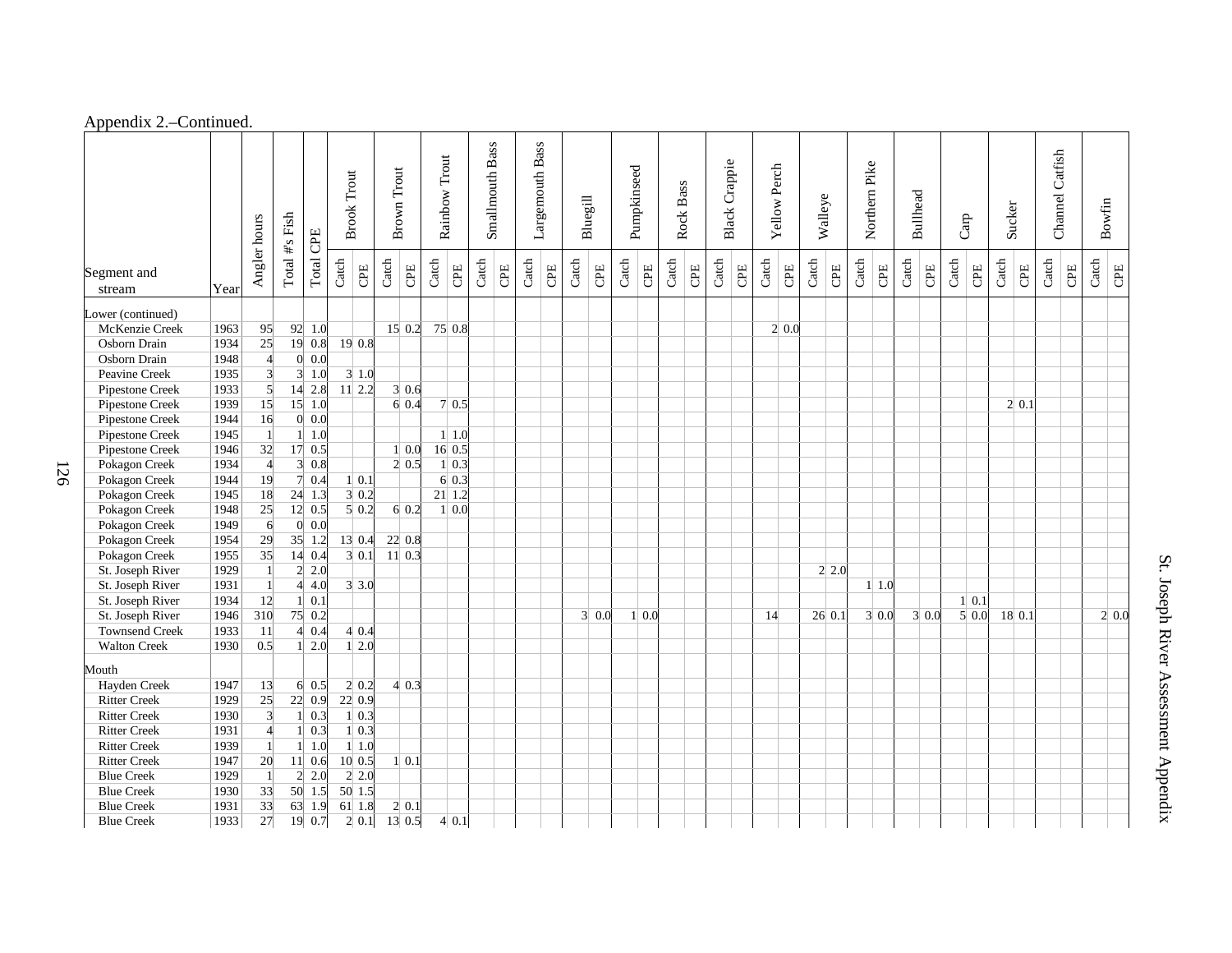|                                        |              | Angler hours    | $\mathrm{Total}$ #'s Fish |                             | <b>Brook Trout</b> |                   | <b>Brown Trout</b> |                    | Rainbow Trout       | <b>Smallmouth Bass</b> |                        | Largemouth Bass |                        | Bluegill | Pumpkinseed |     | Rock Bass |     | <b>Black Crappie</b> |     | Yellow Perch |              | Walleye | Northern Pike |                | Bullhead |     | ${\rm Cap}$ |     | Sucker |                | Catfish<br>Channel |     | Bowfin                 |                |
|----------------------------------------|--------------|-----------------|---------------------------|-----------------------------|--------------------|-------------------|--------------------|--------------------|---------------------|------------------------|------------------------|-----------------|------------------------|----------|-------------|-----|-----------|-----|----------------------|-----|--------------|--------------|---------|---------------|----------------|----------|-----|-------------|-----|--------|----------------|--------------------|-----|------------------------|----------------|
| Segment and<br>stream                  | Year         |                 |                           | Total CPE                   | Catch              | $\mathsf{CPE}$    | Catch              | CPE                | Catch<br>CPE        | Catch<br>CPE           | $\operatorname{Catch}$ | CPE             | $\operatorname{Catch}$ | CPE      | Catch       | CPE | Catch     | CPE | Catch                | CPE | Catch        | Catch<br>CPE | CPE     | Catch         | $\mathsf{CPE}$ | Catch    | CPE | Catch       | CPE | Catch  | $\mathsf{CPE}$ | Catch              | CPE | $\operatorname{Catch}$ | $\mathsf{CPE}$ |
| Mouth (continued)                      |              |                 |                           |                             |                    |                   |                    |                    |                     |                        |                        |                 |                        |          |             |     |           |     |                      |     |              |              |         |               |                |          |     |             |     |        |                |                    |     |                        |                |
| <b>Blue Creek</b>                      | 1938         | 13              |                           | 25 1.9                      |                    | 14 1.1            |                    | 3 0.2              | $8\,0.6$            |                        |                        |                 |                        |          |             |     |           |     |                      |     |              |              |         |               |                |          |     |             |     |        |                |                    |     |                        |                |
| <b>Blue Creek</b>                      | 1944         | $\overline{38}$ |                           | 170.5                       |                    |                   |                    | 4 0.1              | 13 0.3              |                        |                        |                 |                        |          |             |     |           |     |                      |     |              |              |         |               |                |          |     |             |     |        |                |                    |     |                        |                |
| <b>Blue Creek</b><br><b>Blue Creek</b> | 1945<br>1946 | 178<br>128      |                           | $160$ 0.9<br>$38$ 0.3       |                    | 53 0.3<br>4 0.0   | 52 0.3             | 50C                | 550.3<br>290.2      |                        |                        |                 |                        |          |             |     |           |     |                      |     |              |              |         |               |                |          |     |             |     |        |                |                    |     |                        |                |
| <b>Blue Creek</b>                      | 1948         | $\overline{22}$ |                           | 170.8                       |                    | $1\vert 0.0$      |                    | 10 0.5             | 6 0.3               |                        |                        |                 |                        |          |             |     |           |     |                      |     |              |              |         |               |                |          |     |             |     |        |                |                    |     |                        |                |
| <b>Brush Creek</b>                     | 1938         | 9               |                           | $4 \ 0.4$                   |                    |                   |                    | 4 0.4              |                     |                        |                        |                 |                        |          |             |     |           |     |                      |     |              |              |         |               |                |          |     |             |     |        |                |                    |     |                        |                |
| <b>Brush Creek</b>                     | 1954         | $\overline{25}$ |                           | 28 1.1                      |                    | 28 1.1            |                    |                    |                     |                        |                        |                 |                        |          |             |     |           |     |                      |     |              |              |         |               |                |          |     |             |     |        |                |                    |     |                        |                |
| <b>Brush Creek</b>                     | 1961         | 39              |                           | $54$ 1.4                    |                    | 31 0.8            |                    | 19 0.5             | 4 0.1               |                        |                        |                 |                        |          |             |     |           |     |                      |     |              |              |         |               |                |          |     |             |     |        |                |                    |     |                        |                |
| <b>Brush Creek</b>                     | 1963         | $\overline{39}$ |                           | $17 \ 0.4$                  |                    | 4 0.1             |                    | 13 0.3             |                     |                        |                        |                 |                        |          |             |     |           |     |                      |     |              |              |         |               |                |          |     |             |     |        |                |                    |     |                        |                |
| <b>Brush Creek</b>                     | 1964         | 98              |                           | $33$ 0.3                    |                    | 40.0              |                    | $1\overline{)0.0}$ | 28 0.3              |                        |                        |                 |                        |          |             |     |           |     |                      |     |              |              |         |               |                |          |     |             |     |        |                |                    |     |                        |                |
| Campbell Creek                         | 1929         | $\overline{24}$ |                           | $16 \ 0.7$                  |                    | 16 0.7            |                    |                    |                     |                        |                        |                 |                        |          |             |     |           |     |                      |     |              |              |         |               |                |          |     |             |     |        |                |                    |     |                        |                |
| Campbell Creek                         | 1930         | 8               |                           | $3 \ 0.4$                   |                    | 3 0.4             |                    |                    |                     |                        |                        |                 |                        |          |             |     |           |     |                      |     |              |              |         |               |                |          |     |             |     |        |                |                    |     |                        |                |
| Campbell Creek                         | 1938         | $\overline{22}$ |                           | 22 1.0                      |                    | 22 1.0            |                    |                    |                     |                        |                        |                 |                        |          |             |     |           |     |                      |     |              |              |         |               |                |          |     |             |     |        |                |                    |     |                        |                |
| Campbell Creek                         | 1939         | $\overline{13}$ |                           | $31 \ 2.4$                  |                    | $31 \ 2.4$        |                    |                    |                     |                        |                        |                 |                        |          |             |     |           |     |                      |     |              |              |         |               |                |          |     |             |     |        |                |                    |     |                        |                |
| Campbell Creek                         | 1939         | 5 <sup>1</sup>  |                           | $2 \ 0.4$                   |                    | $1 \vert 0.2$     |                    | $1 \vert 0.2$      |                     |                        |                        |                 |                        |          |             |     |           |     |                      |     |              |              |         |               |                |          |     |             |     |        |                |                    |     |                        |                |
| Campbell Creek                         | 1941         | 185             |                           | 69 0.4                      |                    | 28 0.2            |                    | 37 0.2             | 40.0                |                        |                        |                 |                        |          |             |     |           |     |                      |     |              |              |         |               |                |          |     |             |     |        |                |                    |     |                        |                |
| Campbell Creek                         | 1947         | 14              |                           | 3 0.2                       |                    |                   |                    | 2 0.1              | $1\overline{0.1}$   |                        |                        |                 |                        |          |             |     |           |     |                      |     |              |              |         |               |                |          |     |             |     |        |                |                    |     |                        |                |
| Campbell Creek                         | 1963         | 48              |                           | $26 \ 0.5$                  |                    | 20 0.4            |                    |                    | 60.1                |                        |                        |                 |                        |          |             |     |           |     |                      |     |              |              |         |               |                |          |     |             |     |        |                |                    |     |                        |                |
| Campbell Creek                         | 1964         | 33              |                           | $15 \ 0.5$                  |                    | $1\vert 0.0$      |                    | $1\vert 0.0$       | 13 0.4              |                        |                        |                 |                        |          |             |     |           |     |                      |     |              |              |         |               |                |          |     |             |     |        |                |                    |     |                        |                |
| E. B. Paw Paw                          | 1930         | $\overline{13}$ |                           | 0.1                         |                    |                   |                    | $1 \vert 0.1$      |                     |                        |                        |                 |                        |          |             |     |           |     |                      |     |              |              |         |               |                |          |     |             |     |        |                |                    |     |                        |                |
| E. B. Paw Paw                          | 1931         | $1\vert$        |                           | $0\vert 0.0$                |                    |                   |                    |                    |                     |                        |                        |                 |                        |          |             |     |           |     |                      |     |              |              |         |               |                |          |     |             |     |        |                |                    |     |                        |                |
| E. B. Paw Paw                          | 1936         | 40              |                           | $\overline{5}$ 0.1          |                    | $1\vert 0.0$      |                    | 3 0.1              | $1\overline{0.0}$   |                        |                        |                 |                        |          |             |     |           |     |                      |     |              |              |         |               |                |          |     |             |     |        |                |                    |     |                        |                |
| E. B. Paw Paw                          | 1938         | 10              |                           | 90.9                        |                    | $1 \vert 0.1$     |                    | $1 \vert 0.1$      | 7 0.7               |                        |                        |                 |                        |          |             |     |           |     |                      |     |              |              |         |               |                |          |     |             |     |        |                |                    |     |                        |                |
| E. B. Paw Paw                          | 1939         | 8               |                           | $6\ 0.8$                    |                    |                   |                    | $6\,0.8$           |                     |                        |                        |                 |                        |          |             |     |           |     |                      |     |              |              |         |               |                |          |     |             |     |        |                |                    |     |                        |                |
| E. B. Paw Paw                          | 1943         | $\overline{26}$ |                           | $17 \ 0.7$                  |                    | $1\overline{0.0}$ |                    | $1\vert 0.0$       | 15 0.6              |                        |                        |                 |                        |          |             |     |           |     |                      |     |              |              |         |               |                |          |     |             |     |        |                |                    |     |                        |                |
| E. B. Paw Paw                          | 1944         | $\overline{74}$ |                           | $71$ 1.0                    |                    | $60\,0.8$         |                    |                    | 11 0.1              |                        |                        |                 |                        |          |             |     |           |     |                      |     |              |              |         |               |                |          |     |             |     |        |                |                    |     |                        |                |
| E. B. Paw Paw                          | 1947         | $\overline{38}$ |                           | $2 \mid 0.1$                |                    |                   |                    | 2 0.1              |                     |                        |                        |                 |                        |          |             |     |           |     |                      |     |              |              |         |               |                |          |     |             |     |        |                |                    |     |                        |                |
| E. B. Paw Paw                          | 1961         | 33              |                           | 22 0.7                      |                    | 3 0.1             |                    |                    | 19 0.6              |                        |                        |                 |                        |          |             |     |           |     |                      |     |              |              |         |               |                |          |     |             |     |        |                |                    |     |                        |                |
| E. B. Paw Paw                          | 1963         | $\overline{31}$ |                           | $20 \ 0.7$                  |                    | $5\vert 0.2$      |                    | 15 0.5             |                     |                        |                        |                 |                        |          |             |     |           |     |                      |     |              |              |         |               |                |          |     |             |     |        |                |                    |     |                        |                |
| E. B. Paw Paw                          | 1964         | 72              |                           | $9 \ 0.1$                   |                    |                   |                    | 2 0.0              | $7\vert 0.1$        |                        |                        |                 |                        |          |             |     |           |     |                      |     |              |              |         |               |                |          |     |             |     |        |                |                    |     |                        |                |
| E. B. Paw Paw                          | 1965         | $\overline{33}$ |                           | 280.9                       |                    |                   |                    |                    |                     |                        |                        |                 |                        |          |             |     |           |     |                      |     |              |              |         |               |                |          |     |             |     |        | 28 0.8         |                    |     |                        |                |
| Lawton Drain                           | 1938         | $6 \vert$       |                           | $\overline{0}$ 0.0          |                    |                   |                    |                    |                     |                        |                        |                 |                        |          |             |     |           |     |                      |     |              |              |         |               |                |          |     |             |     |        |                |                    |     |                        |                |
| Lawton Drain                           | 1939         | 10              | $\overline{3}$            | 0.3                         |                    | $1 \vert 0.1$     |                    |                    | 2 0.2               |                        |                        |                 |                        |          |             |     |           |     |                      |     |              |              |         |               |                |          |     |             |     |        |                |                    |     |                        |                |
| Lawton Drain                           | 1941         | $\overline{2}$  |                           | $5 \overline{\smash{)}2.5}$ |                    |                   |                    |                    | $5 \overline{)2.5}$ |                        |                        |                 |                        |          |             |     |           |     |                      |     |              |              |         |               |                |          |     |             |     |        |                |                    |     |                        |                |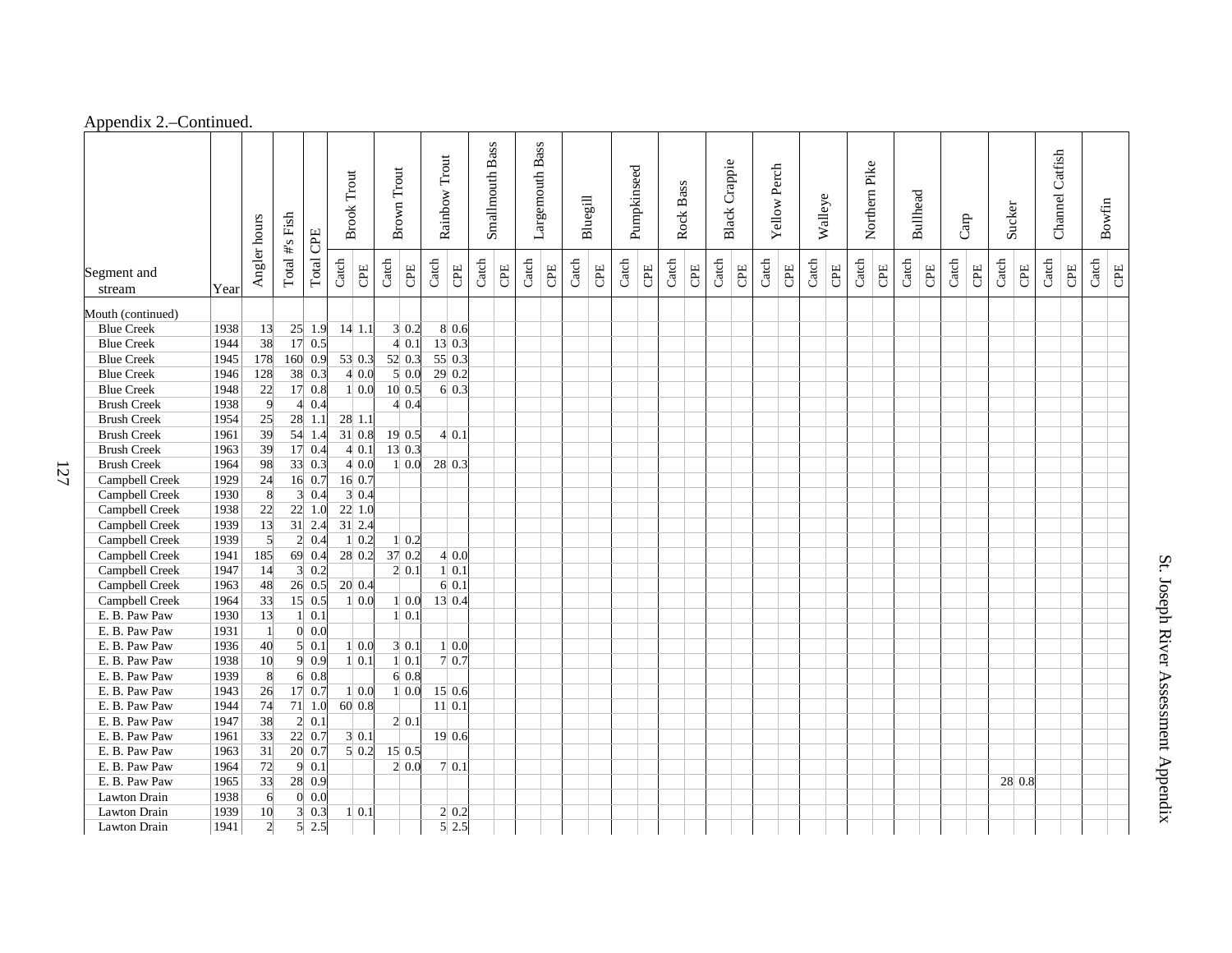|                    |      | Angler hours    | Total #'s Fish | Total CPE            | <b>Brook Trout</b> |                             | <b>Brown Trout</b>     |                             | Rainbow Trout | <b>Smallmouth Bass</b> |       | Largemouth Bass        |                               | Bluegill |                        | Pumpkinseed   | Rock Bass |     | <b>Black Crappie</b> |     | Yellow Perch |     | Walleye |               | Northern Pike |     | Bullhead |     | $\mbox{Cap}$ |     | Sucker |                | Catfish<br>Channel |             | Bowfin                 |                |
|--------------------|------|-----------------|----------------|----------------------|--------------------|-----------------------------|------------------------|-----------------------------|---------------|------------------------|-------|------------------------|-------------------------------|----------|------------------------|---------------|-----------|-----|----------------------|-----|--------------|-----|---------|---------------|---------------|-----|----------|-----|--------------|-----|--------|----------------|--------------------|-------------|------------------------|----------------|
|                    |      |                 |                |                      |                    |                             |                        |                             |               |                        |       |                        |                               |          |                        |               |           |     |                      |     |              |     |         |               |               |     |          |     |              |     |        |                |                    |             |                        |                |
| Segment and        |      |                 |                |                      | Catch              | CPE                         | $\operatorname{Catch}$ | CPE                         | Catch<br>CPE  | Catch                  | CPE   | $\operatorname{Catch}$ | $\operatorname{Catch}$<br>CPE | CPE      | $\operatorname{Catch}$ | CPE           | Catch     | CPE | Catch                | CPE | Catch        | CPE | Catch   | CPE           | Catch         | CPE | Catch    | CPE | Catch        | CPE | Catch  | $\mathsf{CPE}$ | Catch              | CPE         | $\operatorname{Catch}$ | $\mathbf{CPE}$ |
| stream             | Year |                 |                |                      |                    |                             |                        |                             |               |                        |       |                        |                               |          |                        |               |           |     |                      |     |              |     |         |               |               |     |          |     |              |     |        |                |                    |             |                        |                |
| Mouth (continued)  |      |                 |                |                      |                    |                             |                        |                             |               |                        |       |                        |                               |          |                        |               |           |     |                      |     |              |     |         |               |               |     |          |     |              |     |        |                |                    |             |                        |                |
| Lawton Drain       | 1944 | 11              |                | $\overline{5}$ 0.5   |                    | 2 0.2                       |                        | 2 0.2                       | $1\vert 0.1$  |                        |       |                        |                               |          |                        |               |           |     |                      |     |              |     |         |               |               |     |          |     |              |     |        |                |                    |             |                        |                |
| Mattawan Drain     | 1929 | $\overline{13}$ |                | $2 \ 0.2$            |                    |                             |                        | 2 0.2                       |               |                        |       |                        |                               |          |                        |               |           |     |                      |     |              |     |         |               |               |     |          |     |              |     |        |                |                    |             |                        |                |
| Mattawan Drain     | 1930 | $\vert 8 \vert$ |                | $2 \ 0.3$            |                    |                             |                        | 2 0.3                       |               |                        |       |                        |                               |          |                        |               |           |     |                      |     |              |     |         |               |               |     |          |     |              |     |        |                |                    |             |                        |                |
| Mattawan Drain     | 1938 | 12              | $\overline{3}$ | 0.3                  |                    | $1 \vert 0.1$               |                        | 2 0.2                       |               |                        |       |                        |                               |          |                        |               |           |     |                      |     |              |     |         |               |               |     |          |     |              |     |        |                |                    |             |                        |                |
| Mattawan Drain     | 1939 | $\overline{4}$  | 22             | 5.5                  |                    | 22 5.5                      |                        |                             |               |                        |       |                        |                               |          |                        |               |           |     |                      |     |              |     |         |               |               |     |          |     |              |     |        |                |                    |             |                        |                |
| Mattawan Drain     | 1941 | $\overline{2}$  | 8 <sup>1</sup> | 4.0                  |                    | $8 \, 4.0$                  |                        |                             |               |                        |       |                        |                               |          |                        |               |           |     |                      |     |              |     |         |               |               |     |          |     |              |     |        |                |                    |             |                        |                |
| Mentha Drain       | 1934 | 13              | 21             | 1.6                  |                    | 3 0.2                       |                        |                             | 18 1.4        |                        |       |                        |                               |          |                        |               |           |     |                      |     |              |     |         |               |               |     |          |     |              |     |        |                |                    |             |                        |                |
| Mentha Drain       | 1943 | 14              | $\overline{2}$ | 0.1                  |                    |                             |                        | 2 0.1                       |               |                        |       |                        |                               |          |                        |               |           |     |                      |     |              |     |         |               |               |     |          |     |              |     |        |                |                    |             |                        |                |
| Mill Creek         | 1930 | $\overline{3}$  | $\mathsf{S}$   | $\overline{1.7}$     |                    | $1 \vert 0.3$               |                        | 2 0.7                       |               |                        |       |                        |                               |          |                        |               |           |     |                      |     |              |     |         |               |               |     |          |     |              |     |        | 2 0.7          |                    |             |                        |                |
| Mill Creek         | 1930 | $\overline{2}$  |                | $15 \mid 7.5$        |                    | $5 \overline{\smash{)}2.5}$ |                        | $5 \overline{\smash{)}2.5}$ | $5 \ 2.5$     |                        |       |                        |                               |          |                        |               |           |     |                      |     |              |     |         |               |               |     |          |     |              |     |        |                |                    |             |                        |                |
| Mill Creek         | 1931 | $\mathbf{6}$    |                | $16 \overline{)2.7}$ |                    | $16 \ 2.7$                  |                        |                             |               |                        |       |                        |                               |          |                        |               |           |     |                      |     |              |     |         |               |               |     |          |     |              |     |        |                |                    |             |                        |                |
| Mill Creek         | 1944 | $\overline{Q}$  | 11             | 0.1                  |                    |                             |                        |                             | $1\vert 0.1$  |                        |       |                        |                               |          |                        |               |           |     |                      |     |              |     |         |               |               |     |          |     |              |     |        |                |                    |             |                        |                |
| <b>Olson Creek</b> | 1964 | $\overline{17}$ |                | $1 \vert 0.1$        |                    |                             |                        |                             | $1 \vert 0.1$ |                        |       |                        |                               |          |                        |               |           |     |                      |     |              |     |         |               |               |     |          |     |              |     |        |                |                    |             |                        |                |
| Paw Paw River      | 1929 | 19              |                | $42 \overline{2.2}$  |                    |                             |                        |                             |               |                        | 7 0.4 |                        |                               |          |                        | $1 \vert 0.1$ |           |     |                      |     | 23 1.2       |     |         |               | 11 0.6        |     |          |     |              |     |        |                |                    |             |                        |                |
| Paw Paw River      | 1931 | $\overline{35}$ |                | 32 0.9               |                    |                             |                        |                             |               |                        |       |                        |                               |          |                        | 17 0.5        |           |     |                      |     |              |     |         |               | $4\,0.1$      |     |          |     |              |     |        | 11 0.3         |                    |             |                        |                |
| Paw Paw River      | 1938 | 6               |                | $\boxed{0}$ 0.0      |                    |                             |                        |                             |               |                        |       |                        |                               |          |                        |               |           |     |                      |     |              |     |         |               |               |     |          |     |              |     |        |                |                    |             |                        |                |
| Paw Paw River      | 1939 | 73              | 25             | 0.3                  |                    | $2\vert 0.0$                |                        | $5\vert 0.1$                | 18 0.2        |                        |       |                        |                               |          |                        |               |           |     |                      |     |              |     |         |               |               |     |          |     |              |     |        |                |                    |             |                        |                |
| Paw Paw River      | 1946 | $\frac{22}{5}$  |                | $5 \vert 0.2$        |                    |                             |                        | 4 0.2                       |               |                        |       |                        |                               |          |                        |               |           |     |                      |     |              |     |         |               |               |     |          |     |              |     |        | $1\vert 0.0$   |                    |             |                        |                |
| Paw Paw River      | 1957 |                 | $\overline{0}$ | 0.0                  |                    |                             |                        |                             |               |                        |       |                        |                               |          |                        |               |           |     |                      |     |              |     |         |               |               |     |          |     |              |     |        |                |                    |             |                        |                |
| Paw Paw River      | 1961 | 8               | $\overline{4}$ | 0.5                  |                    |                             |                        |                             |               |                        |       |                        |                               |          |                        |               |           |     |                      |     |              |     |         | $4\,0.5$      |               |     |          |     |              |     |        |                |                    |             |                        |                |
| S. B. Paw Paw      | 1929 | $\vert 3 \vert$ | $\overline{4}$ | 1.3                  |                    | $4 \overline{1.3}$          |                        |                             |               |                        |       |                        |                               |          |                        |               |           |     |                      |     |              |     |         |               |               |     |          |     |              |     |        |                |                    |             |                        |                |
| S. B. Paw Paw      | 1930 | 11              | 8 <sup>1</sup> | 0.7                  |                    | 30.3                        |                        | 2 0.2                       | 3 0.3         |                        |       |                        |                               |          |                        |               |           |     |                      |     |              |     |         |               |               |     |          |     |              |     |        |                |                    |             |                        |                |
| S. B. Paw Paw      | 1936 | 17              |                | $6 \ 0.4$            |                    |                             |                        | 5 0.3                       | $1 \vert 0.1$ |                        |       |                        |                               |          |                        |               |           |     |                      |     |              |     |         |               |               |     |          |     |              |     |        |                |                    |             |                        |                |
| S. B. Paw Paw      | 1939 | $\overline{22}$ |                | $15 \ 0.7$           |                    | 2 0.1                       |                        | 2 0.1                       | 11 0.5        |                        |       |                        |                               |          |                        |               |           |     |                      |     |              |     |         |               |               |     |          |     |              |     |        |                |                    |             |                        |                |
| S. B. Paw Paw      | 1941 | $\overline{12}$ |                | $24 \overline{)2.0}$ |                    |                             |                        | 19 1.6                      | 50.4          |                        |       |                        |                               |          |                        |               |           |     |                      |     |              |     |         |               |               |     |          |     |              |     |        |                |                    |             |                        |                |
| S. B. Paw Paw      | 1943 | $\overline{25}$ | $\overline{3}$ | 0.1                  |                    |                             |                        |                             | $3\vert 0.1$  |                        |       |                        |                               |          |                        |               |           |     |                      |     |              |     |         |               |               |     |          |     |              |     |        |                |                    |             |                        |                |
| S. B. Paw Paw      | 1944 | 43              |                | $42 \mid 1.0$        |                    | 29 0.7                      |                        | 8 0.2                       | $5\vert 0.1$  |                        |       |                        |                               |          |                        |               |           |     |                      |     |              |     |         |               |               |     |          |     |              |     |        |                |                    |             |                        |                |
| St. Joseph River   | 1943 | 10              | $\overline{7}$ | 0.7                  |                    |                             |                        |                             |               |                        |       |                        |                               |          |                        |               |           |     |                      |     |              |     |         |               |               |     |          |     |              |     |        | 7 0.7          |                    |             |                        |                |
| St. Joseph River   | 1943 | $\vert 3 \vert$ |                | 2 0.7                |                    |                             |                        |                             |               |                        |       |                        |                               |          |                        |               |           |     |                      |     |              |     |         | 2 0.7         |               |     |          |     |              |     |        |                |                    |             |                        |                |
| St. Joseph River   | 1943 | $\overline{10}$ | $\mathbf{1}$   | 0.1                  |                    |                             |                        |                             |               |                        |       |                        |                               |          |                        |               |           |     |                      |     |              |     |         |               |               |     |          |     |              |     |        | $1\vert 0.1$   |                    |             |                        |                |
| St. Joseph River   | 1943 | $\overline{17}$ | 1 <sup>1</sup> | 0.1                  |                    |                             |                        |                             |               |                        |       |                        |                               |          |                        |               |           |     |                      |     |              |     |         | $1 \vert 0.1$ |               |     |          |     |              |     |        |                |                    |             |                        |                |
| St. Joseph River   | 1946 | $\overline{7}$  |                | $0 \ 0.0$            |                    |                             |                        |                             |               |                        |       |                        |                               |          |                        |               |           |     |                      |     |              |     |         |               |               |     |          |     |              |     |        |                |                    |             |                        |                |
| St. Joseph River   | 1954 | 6               | $\overline{0}$ | 0.0                  |                    |                             |                        |                             |               |                        |       |                        |                               |          |                        |               |           |     |                      |     |              |     |         |               |               |     |          |     |              |     |        |                |                    |             |                        |                |
| St. Joseph River   | 1962 | $\overline{9}$  | 11             | 1.2                  |                    |                             |                        |                             |               |                        |       |                        |                               |          |                        |               |           |     |                      |     |              |     |         |               |               |     |          |     |              |     |        |                |                    | $11 \, 1.2$ |                        |                |